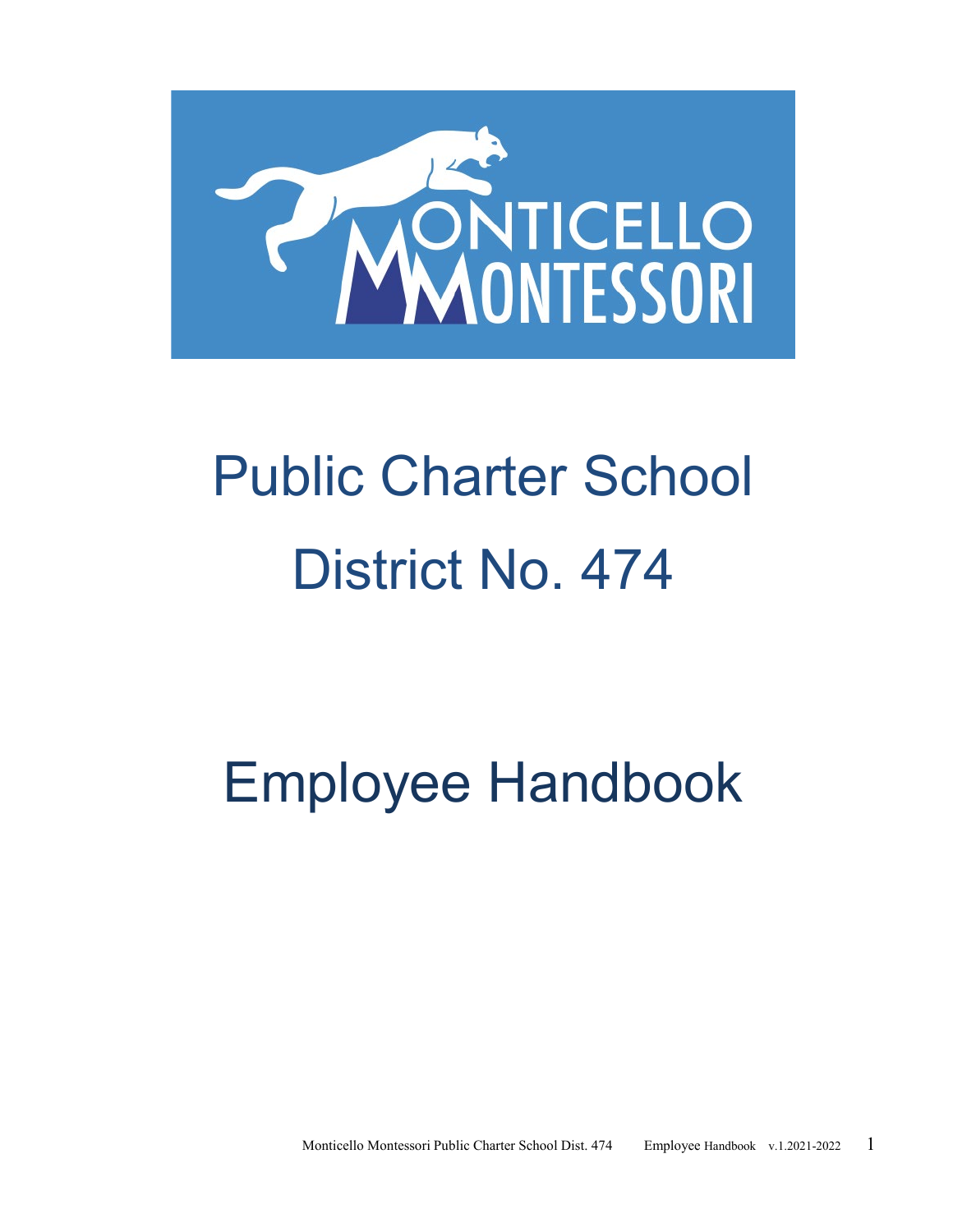# **THE PURPOSE OF THE HANDBOOK**

This Monticello Montessori Employee Handbook establishes policies, procedures, and working conditions that will be followed by all Monticello employees as a condition of their employment. The Standards of Conduct describe the expected conduct of employees while engaged in school business.

# *This Employee Handbook is not a contract of employment nor is it intended to create for the school contractual obligations of any kind.*

Employment at Monticello Montessori Public Charter School District (MMCS/MMCSD) is on an "at will" basis, which means that the employee *or* MMCS may terminate the employment relationship at any time, for any reason, with or without cause.

The policies and procedures outlined in this Handbook will be applied at the discretion of MMCSD. MMCS reserves the right to interpret, apply, and make adjustments to the policies, procedures, and working conditions described in this handbook. Furthermore, MMCSD reserves the right to withdraw or change the policies, procedures, and working conditions described in this handbook at any time, for any reason, and without prior notice. MMCSD will make every effort to notify employees when an official change in policy or procedure has been made but employees are responsible for their own up-to- date knowledge about policies, procedures, and working conditions.

MMCSD values the talents and abilities of our employees and seeks to foster an open, cooperative, and dynamic environment in which employees and the school alike can thrive. The school provides an Open-Door Policy under which employees are encouraged to resolve problems first with the person most closely concerned, then to move the next level of management if not need be. If an employee is unable to resolve a situation with their direct supervisor, the problem should be taken to the Administrator. The final level for resolving internal grievances is the Board of Directors. Grievances regarding sexual or other harassment or discrimination should be taken to the assigned coordinator (see the District website or Administrator for more information).

MMCSD is an equal opportunity employer. Religion, age, gender, sexual orientation, national origin, race, ethnicity or color does not affect hiring, promotion, development opportunities, pay, or benefits. MMCSD provides for fair treatment of employees based on merit. The school complies with all applicable federal, state, and local labor laws and statutes.

Please review the policies, procedures, and working conditions described in this handbook. You will be asked to affirm that you have read, understand, agree to abide by, and acknowledge your receipt of this employee handbook and employee Standards of Conduct.

Best regards,

Jeanne Johnson Administrator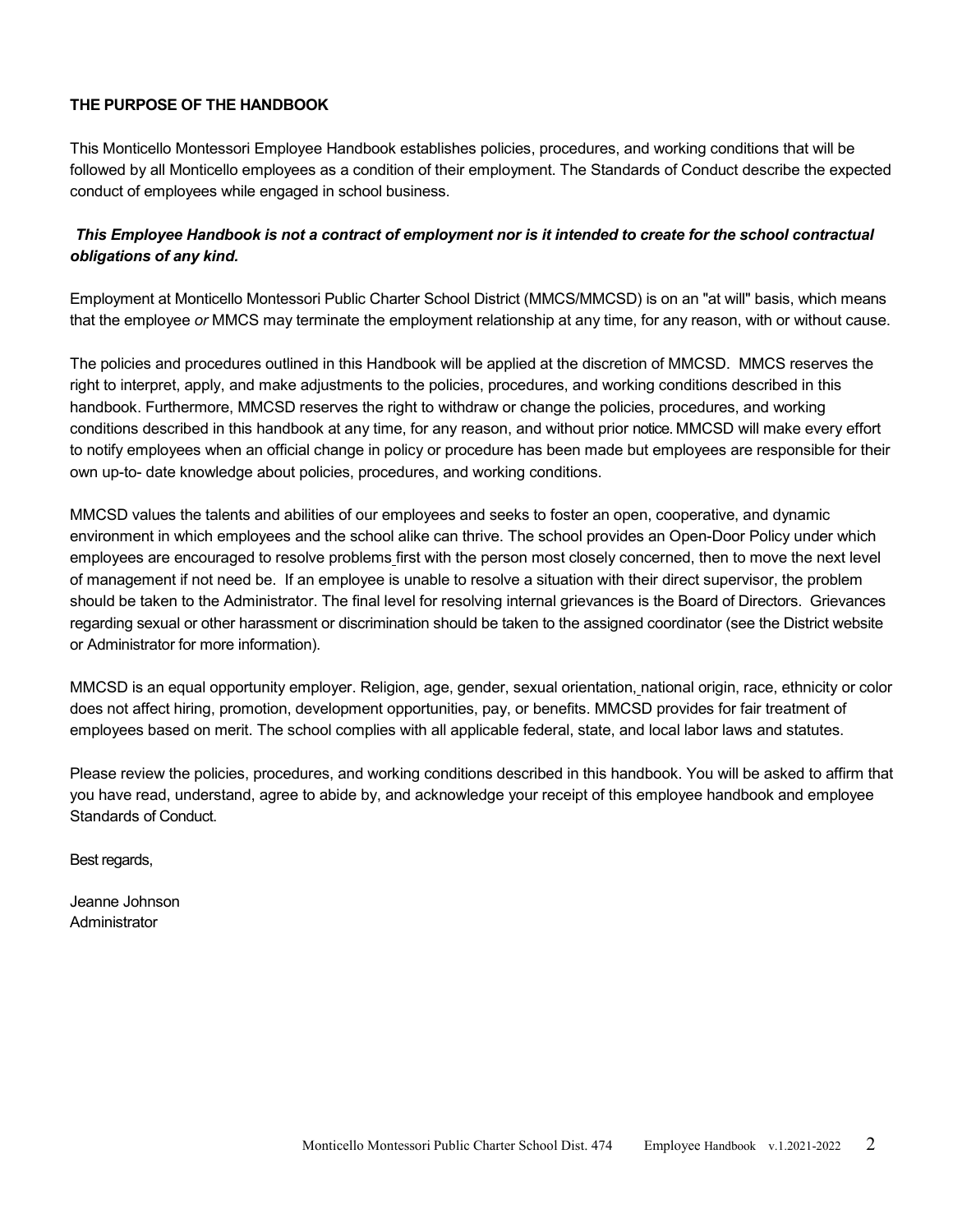# **EMPLOYMENT AT-WILL POLICY FOR NON-CONTRACTUAL EMPLOYEES**

MMCSD does not offer tenured or guaranteed employment. However, Certificated Teachers are able to fulfill the requirements of and become eligible for Continuous Contract status. Either the school or the employee can terminate the Classified employment relationship at any time, with or without cause, with or without notice.

# **EQUAL EMPLOYMENT OPPORTUNITY**

It is the policy of the school to ensure equal employment opportunity without discrimination or harassment on the basis of race, color, national origin, religion, gender, sexual orientation, age, disability, or any other characteristic protected by law. MMCSD complies with applicable state and local laws governing non-discrimination in employment.

# **NON-DISCRIMINATION AND ANTI-HARASSMENT POLICY**

MMCSD is committed to a work environment in which all individuals are treated with respect and dignity. Each individual has the right to work in a professional atmosphere that promotes equal employment opportunities and prohibits discriminatory practices, including harassment. Therefore, MMCSD expects that all relationships among persons in the workplace will be business-like and free of bias, prejudice, harassment or sexual harassment.

# **Definitions of Harassment**

a. Sexual harassment constitutes discrimination and is illegal under federal, state and local laws. For the purposes of this policy, sexual harassment is defined, as in the Equal Employment Opportunity Commission Guidelines, as unwelcome sexual advances, requests for sexual favors and other verbal or physical conduct of a sexual nature when, for example: (i) submission to such conduct is made either explicitly or implicitly a term or condition of an individual's employment; ii) submission to or rejection of such conduct by an individual is used as the basis for employment decisions affecting such individual; or (iii) such conduct has the purpose or effect of unreasonably interfering with an individual's work performance or creating an intimidating, hostile or offensive working environment.

Sexual harassment may include a range of subtle and not so subtle behaviors and may involve individuals of the same or different gender. Depending on the circumstances, these behaviors may include, but are not limited to: unwanted sexual advances or requests for sexual favors; sexual jokes and innuendo; verbal abuse of a sexual nature; commentary about an individual's body, sexual prowess or sexual deficiencies; leering, catcalls or touching; insulting or obscene comments or gestures; display or circulation in the workplace of sexually suggestive objects or pictures (including through e-mail); and other physical, verbal or visual conduct of a sexual nature. Sex-based harassment that is, harassment not involving sexual activity or language (e.g., male manager yells only at female employees and not males) may also constitute discrimination if it is severe or pervasive and directed at employees because of their sex.

b. Harassment on the basis of any other protected characteristic is also strictly prohibited. Under this policy, harassment is verbal or physical conduct that denigrates or shows hostility or aversion toward an individual because of his/her race, color, religion, national origin, age, disability or any other characteristic protected by law or that of his/her relatives, friends or associates, and that: (i) has the purpose or effect of creating an intimidating, hostile or offensive work environment; (ii) has the purpose or effect of unreasonably interfering with an individual's work performance; or (iii) otherwise adversely affects an individual's employment opportunities.

Harassing conduct includes, but is not limited to: epithets, slurs or negative stereotyping; threatening, intimidating or hostile acts; denigrating jokes and display or circulation in the workplace of written or graphic material that denigrates or shows hostility or aversion toward an individual or group (including through e-mail).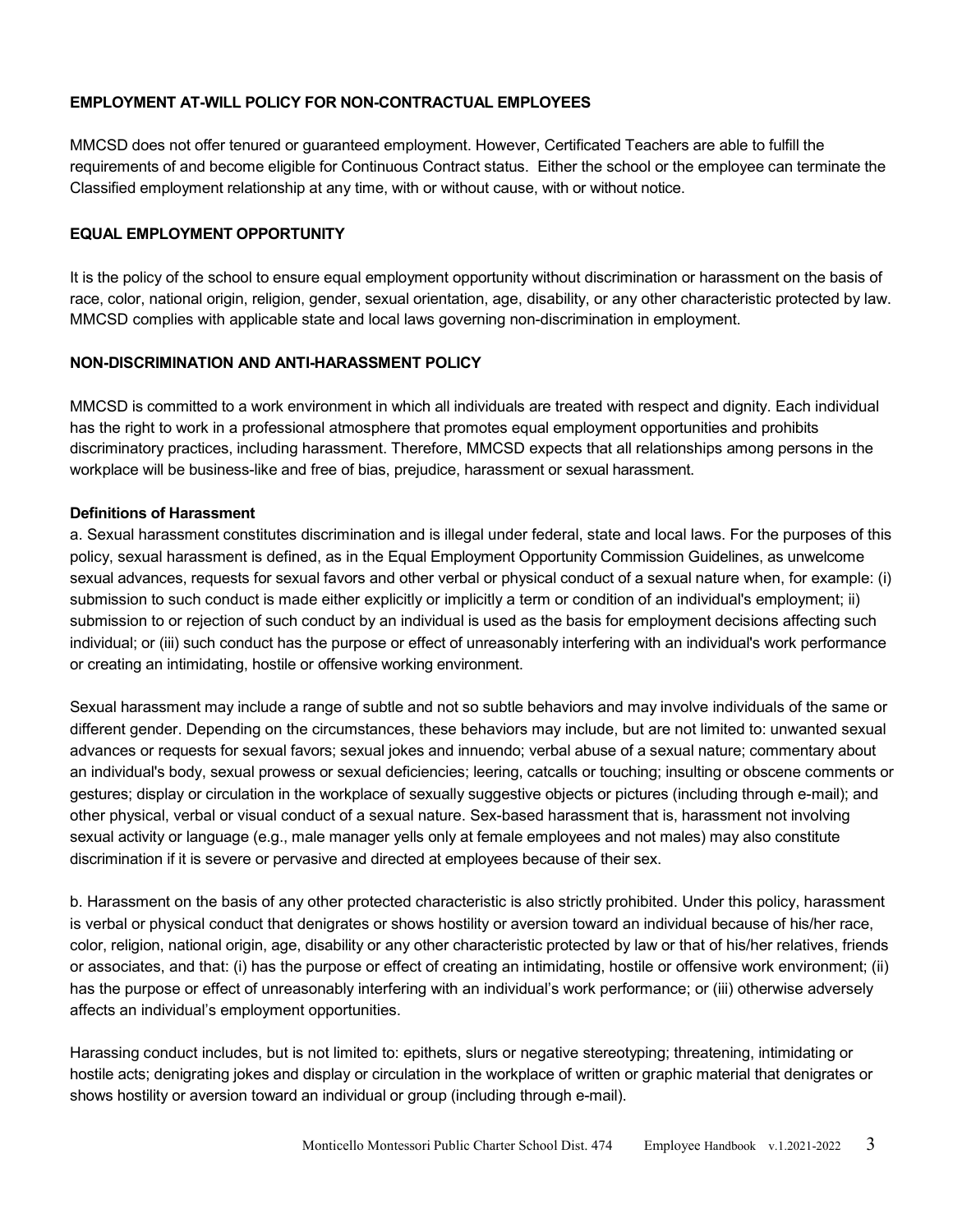# **Individuals and Conduct Covered**

These policies apply to all applicants and employees, and prohibit harassment, discrimination and retaliation whether engaged in by fellow employees, by a supervisor or manager or by someone not directly connected to the school (e.g., an outside vendor, consultant or customer).

Conduct prohibited by these policies is unacceptable in the workplace and in any work- related setting outside the workplace, such as during business trips, business meetings and business-related social events.

#### **Retaliation Is Prohibited**

The school prohibits retaliation against any individual who reports discrimination or harassment or participates in an investigation of such reports. Retaliation against an individual for reporting harassment or discrimination or for participating in an investigation of a claim of harassment or discrimination is a serious violation of this policy and, like harassment or discrimination itself, will be subject to disciplinary action.

#### **Reporting an Incident of Harassment, Discrimination or Retaliation**

The school strongly urges the reporting of all incidents of discrimination, harassment or retaliation, regardless of the offender's identity or position. Individuals who believe they have experienced conduct that they believe is contrary to the school's policy or who have concerns about such matters should file their complaints with the school Principal or Superintendent. In the case that the complaint involves the Principal or Superintendent, all reporting should be directed to the school board chair before the conduct becomes severe or pervasive. Individuals should not feel obligated to file their complaints with their immediate supervisor first before bringing the matter to the attention of one of the other the school designated representatives identified above.

#### **IMPORTANT NOTICE TO ALL EMPLOYEES:**

Employees who have experienced conduct they believe is contrary to this policy have an obligation to take advantage of this complaint procedure. An employee's failure to fulfill this obligation could affect his or her rights in pursuing legal action. Also, please note, federal, state and local discrimination laws establish specific time frames for initiating a legal proceeding pursuant to those laws.

Early reporting and intervention have proven to be the most effective method of resolving actual or perceived incidents of harassment. Therefore, while no fixed reporting period has been established, the school strongly urges the prompt reporting of complaints or concerns so that rapid and constructive action can be taken. The school will make every effort to stop alleged harassment before it becomes severe or pervasive, but can only do so with the cooperation of its staff/employees.

The availability of this complaint procedure does not preclude individuals who believe they are being subjected to harassing conduct from promptly advising the offender that his or her behavior is unwelcome and requesting that it be discontinued.

#### **The Investigation**

Any reported allegations of harassment, discrimination or retaliation will be investigated promptly, thoroughly and impartially. The investigation may include individual interviews with the parties involved and, where necessary, with individuals who may have observed the alleged conduct or may have other relevant knowledge. Confidentiality will be maintained throughout the investigatory process to the extent consistent with adequate investigation and appropriate corrective action.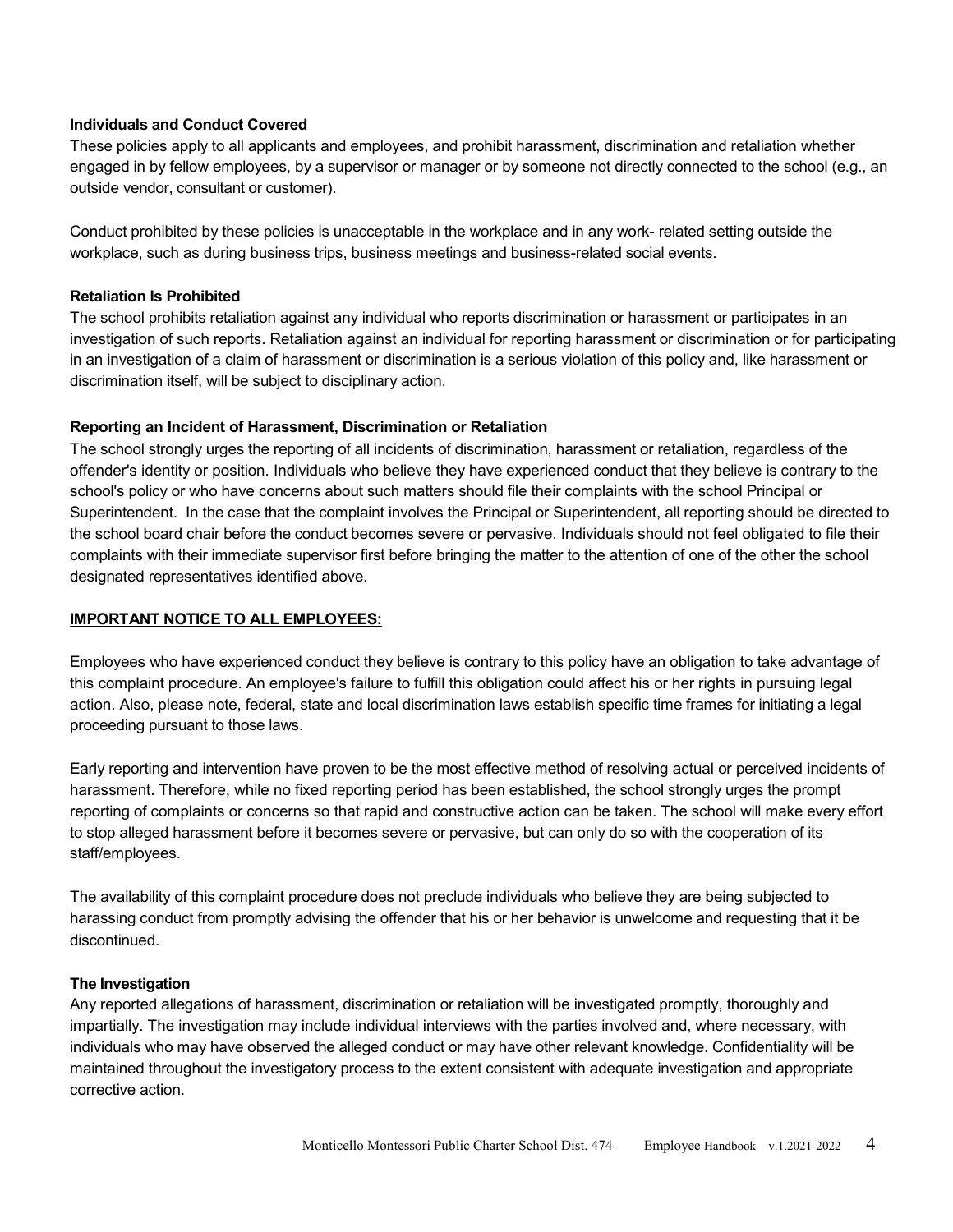#### **Responsive Action**

Misconduct constituting harassment, discrimination or retaliation will be dealt with promptly and appropriately. Responsive action may include, for example, training, referral to counseling, monitoring of the offender and/or disciplinary action such as warning, reprimand, withholding of a promotion or pay increase, reduction of wages, demotion, reassignment, temporary suspension without pay, or termination, as the school believes appropriate under the circumstances.

Individuals who have questions or concerns about these policies should talk with the Administrator, a human resources representative, or the school Board of Directors.

Finally, these policies should not, and may not, be used as a basis for excluding or separating individuals of a particular gender, or any other protected characteristic, from participating in business or work-related social activities or discussions in order to avoid allegations of harassment. The law and the policies of MMCSD prohibit disparate treatment on the basis of sex or any other protected characteristic, with regard to terms, conditions, privileges and prerequisites of employment. The prohibitions against harassment, discrimination and retaliation are intended to complement and further these policies, not to form the basis of an exception to them.

# **AMERICANS WITH DISABILITIES ACT POLICY STATEMENT**

MMCSD is committed to complying with all applicable provisions of the Americans with Disabilities Act ("ADA"). It is the school's policy not to discriminate against any qualified employee or applicant with regard to any terms or conditions of employment because of such individual's disability or perceived disability so long as the employee can perform the essential functions of the job. Consistent with this policy of nondiscrimination, the school will provide reasonable accommodations to a qualified individual with a disability, as defined by the ADA, who has made the school aware of his or her disability, provided that such accommodation does not constitute an undue hardship on the school.

Employees with a disability who believe they need a reasonable accommodation to perform the essential functions of their job should inform the school Administrator or a human resources representative. The district encourages individuals with disabilities to come forward and request reasonable accommodation.

# **Procedure for Requesting an Accommodation**

On receipt of an accommodation request, the Administrator or human resources representative will meet with the employee to discuss and identify the precise limitations resulting from the disability and the potential accommodation that the district might make to help overcome those limitations.

The school will determine the feasibility of the requested accommodation considering various factors, including, but not limited to the nature and cost of the accommodation, the availability of tax credits and deductions, outside funding, the school's overall financial resources and organization, and the accommodation's impact on the operation of the school, including its impact on the ability of other employees to perform their duties and on the district's ability to conduct business.

The district will inform the employee of its decision on the accommodation request or on how to make the accommodation. If the accommodation request is denied, employees will be advised of their right to appeal the decision by submitting a written statement explaining the reasons for the request. If the request on appeal is denied, that decision is final.

The ADA does not require the school to make the best possible accommodation, to reallocate essential job functions, or to provide personal use items (i.e., eyeglasses, hearing aids, wheelchairs etc.).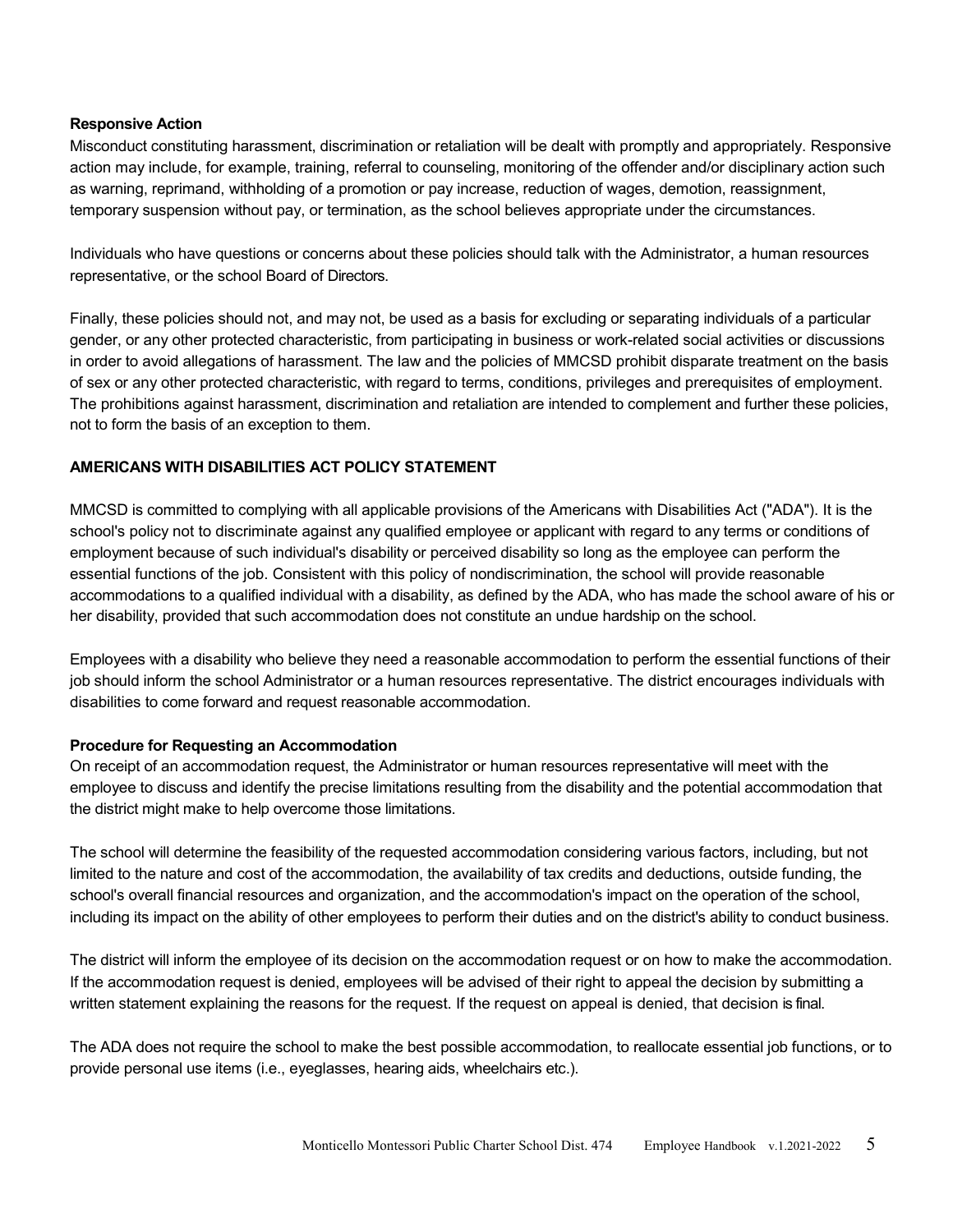An employee or job applicant who has questions regarding this policy or believes that he or she has been discriminated against based on a disability should notify the Board of Directors. All such inquiries or complaints will be treated as confidential to the extent permissible by law.

#### **IMMIGRATION LAW COMPLIANCE**

MMCSD is committed to employing only people who are United States citizens or who are aliens legally authorized to work in the United States. We do not illegally discriminate because of a person's citizenship or national origin.

Because we comply with the Immigration Reform and Control Act of 1986, every new employee at MMCSD is required to complete the Employment Eligibility Verification Form I-9 and show documents that prove identity and employment eligibility.

If you leave MMSCD and are rehired, you must complete another Form I-9 if the previous I-9 with MMCSD is more than three years old, or if the original I-9 is no longer accurate, or if MMSCD no longer has the original I-9 form.

If you have questions or want information on the immigration laws, contact the Administrator. If you ask questions or want to complain about the immigration law, you will not be punished in any way.

# **EMPLOYMENT OF RELATIVES**

Members of an employee's immediate family will be considered for employment on the basis of their qualifications. Immediate family may not be hired, however, if employment would:

- (i) Create a supervisor/subordinate relationship with a family member;
- (ii) Have the potential for creating an adverse impact on work performance; or
- (iii) Create either an actual conflict of interest or the appearance of a conflict of interest.

This policy must also be considered when assigning, transferring, or promoting an employee. For the purpose of this policy, immediate family includes: spouse, parent, child, sibling, in-law, aunt, uncle, niece, grandparent, grandchild, members of household. This policy also applies to romantic relationships.

Employees who become immediate family members or establish a romantic relationship may continue employment as long as it does not involve any of the above. If one of the conditions outlined should occur, attempts will be made to find a suitable position within the school to which one of the employees will transfer. If employees become immediate family members or establish a romantic relationship, MMCSD will make reasonable efforts to assign job duties so as to minimize problems of supervision, safety, security or morale. If accommodations of this nature are not feasible, the employees will be permitted to determine which of them will resign. If the employees cannot make a decision, the MMCSD will decide in its sole discretion who will remain employed.

The employment of relatives can cause various problems, including charges of favoritism, conflicts of interest, family discord and scheduling conflicts that work to the disadvantage of both MMCSD and its employees. Therefore, it is the preference of the district not to hire a close relative of any current employee in any capacity.

For purposes of this policy, the term "close relative" includes the following relationships, whether established by blood, marriage, or other legal action; mother, father, husband, wife, son, daughter, sister, brother, mother-in-law, father-in-law, sister-in-law, brother-in- law, son-in-law, daughter-in-law, step-child, aunt, uncle, nephew, niece or cousin.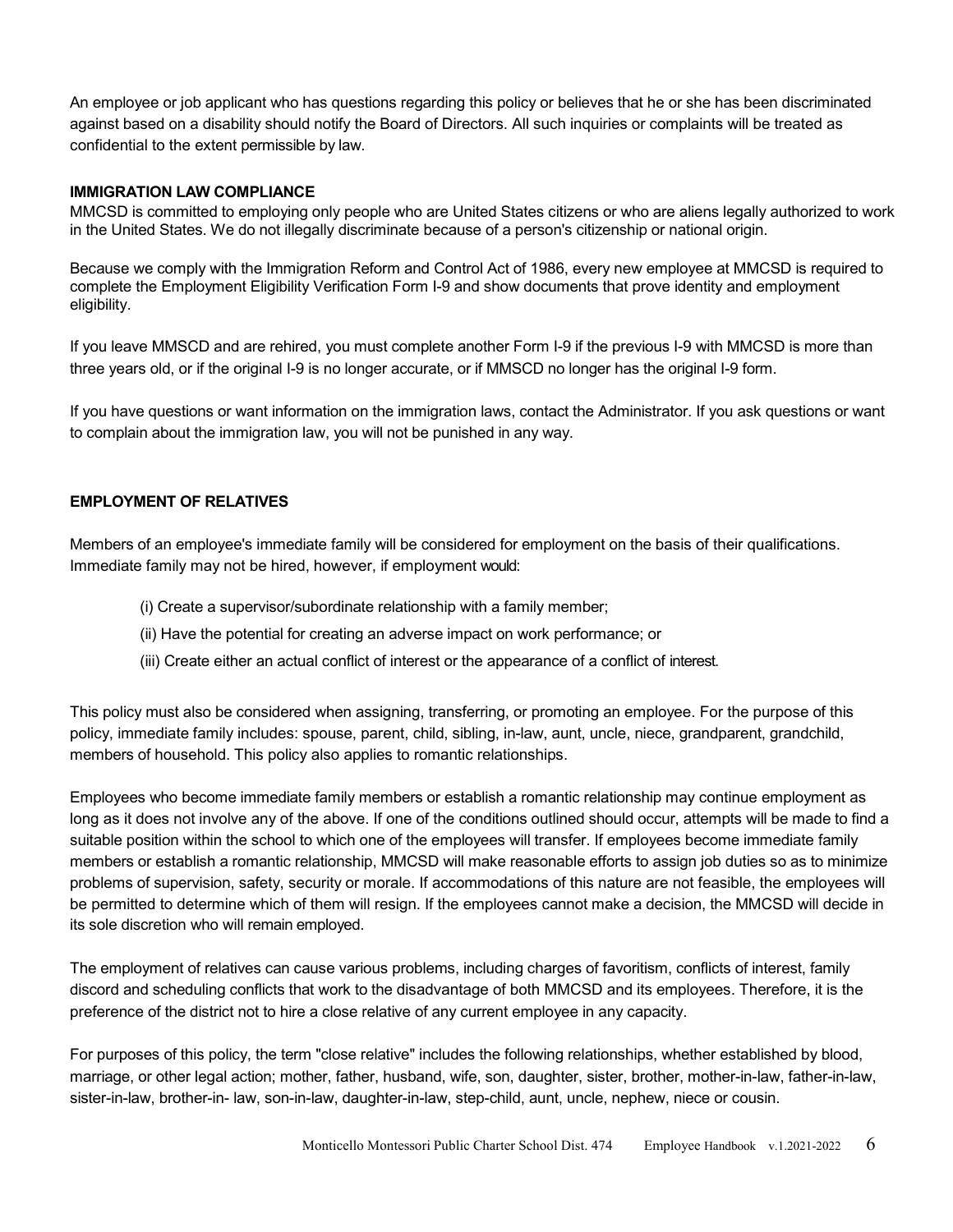When a situation occurs which results in waiving this policy (whether because of the marriage of two employees or some other circumstance), one of the employees involved may be required to resign or be otherwise discharged. Employees will be permitted to determine which of them will resign and will be required to inform the school of their decision within a two-month period after the violation begins. If the employees cannot make a decision, MMCSD will decide in its sole discretion who will remain employed.

This policy does not apply to "close relatives" who already are employed by the school as of the effective date of this policy. This waiver, however, may not be used as a basis for further exceptions subsequent to the effective date of this policy.

# **REFERENCE CHECKS**

All inquiries regarding a current or former school employee must be referred to the district Administrator.

Should an employee receive a written request for a reference, he/she should refer the request to MMCSD's Administrator for handling. No employee may issue a reference letter on behalf of the district to any current or former employee unless approved by the Administrator.

Under no circumstances should any employee release any information about any current or former employee over the telephone. All telephone inquiries regarding any current or former employee must be referred to the school Administrator. In response to an outside request for information regarding a current or former school employee, the Administrator will furnish or verify only an employee's name, dates of employment, job title and the essential functions of the position, unless otherwise required by law.

#### **DRESS AND APPEARANCE**

MMCSD is an educational organization. Modeling modest and businesslike attire to students is essential and required for employees. The following dress and appearance guidelines summarize Policy 5360. Any dress or accessories not detailed in this section must at all times meet or exceed the standards set for students.

Professional appearance is required. Professional casual is the minimum level of expected employee attire, except for special occasions. Shirts or blouses with sleeves, and slacks, skirts, khaki pants or dress jeans are standard. Because they are contrary to the student dress code, and outside the expectations for professional dress, the following is not acceptable: leggings, athletic shorts or pants, visible undergarments including straps, visible cleavage either fore or aft (breasts and butt), backless shirts, tight-fitting or low-cut shirts, garments which expose the midriff or are revealingly see-through, tattoos, head-coverings (except for religious purposes), flip-flops, and hair color not in the natural color spectrum. Exceptions for special or job-related circumstances may be requested of the Administrator.

# **LEAVE UNDER THE FAMILY AND MEDICAL LEAVE ACT (FMLA)**

The Family and Medical Leave Act (FMLA) provides eligible employees with up to 12 workweeks of unpaid leave for certain family and medical reasons during a 12-month period. During this leave, an eligible employee is entitled to continued group health plan coverage, if such coverage is provided, as if the employee had continued to work. At the conclusion of the leave, subject to some exceptions, an employee generally has a right to return to the same or to an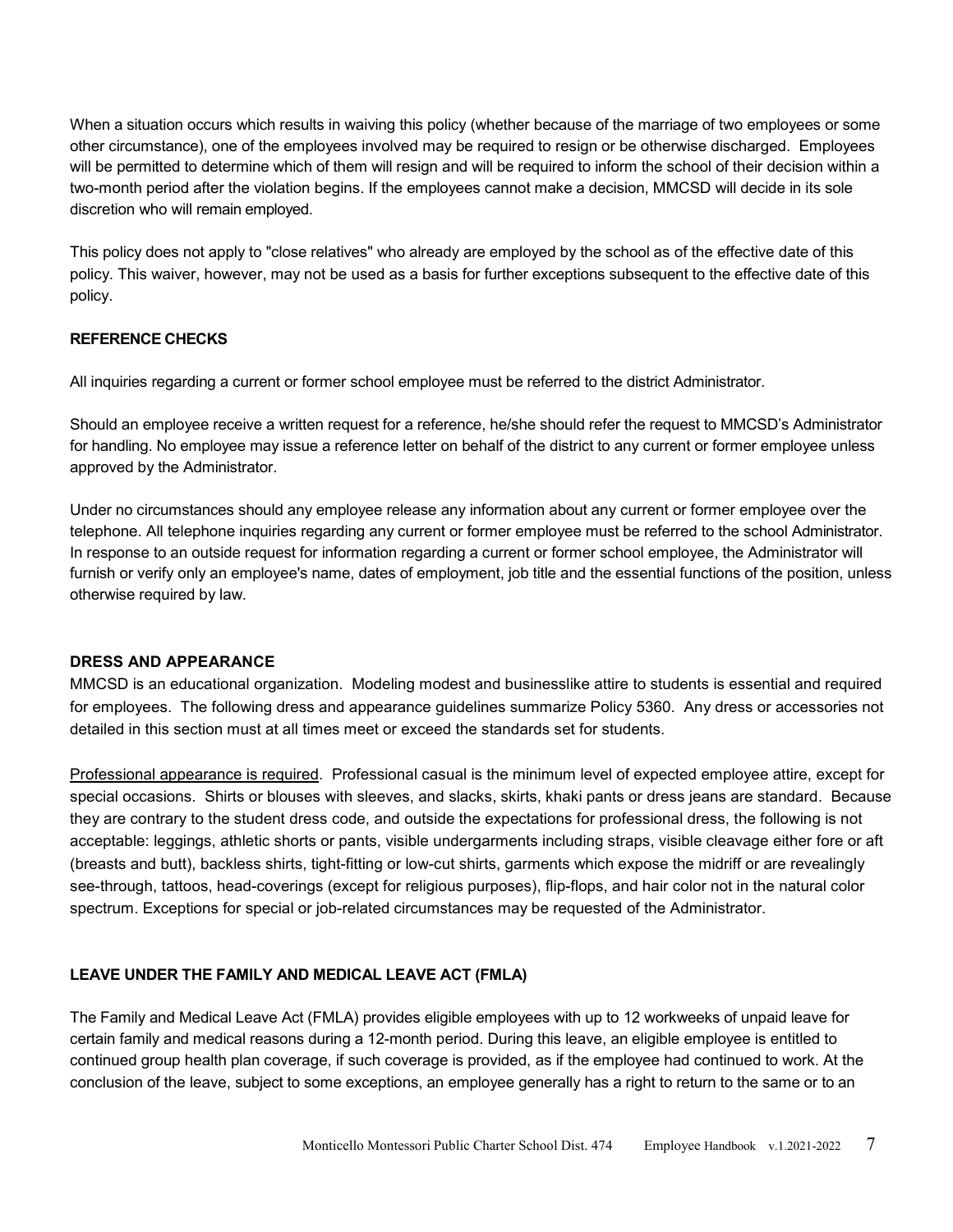equivalent position.

# **Employee Eligibility Criteria**

To be eligible for FMLA leave, an employee must have been employed by the school for at least 12 months (which need not be consecutive); for at least 1,250 hours during the 12-month period immediately preceding the commencement of the leave; and at a worksite (a) with 50 or more employees; or (b) where 50 or more employees are located within 75 miles of the worksite.

# **Events Which May Entitle an Employee to FMLA Leave**

FMLA leave may be taken for any one, or for a combination of, the following reasons:

- 1. the birth of the employee's child or to care for the newborn child;
- 2. the placement of a child with the employee for adoption or foster care or to care for the newly placed child;
- 3. to care for the employee's spouse, child or parent (but not in-law) with a serious health condition; and/or
- 4. the employee's own serious health condition that makes the employee unable to perform one or more of the essential functions of his or her job.
- 5. A "serious health condition" is an injury, illness, impairment, or physical or mental condition that involves inpatient care or continuing treatment by a health care provider.

[NOTE: A more detailed definition of "serious health condition" can be found in the Department of Labor's Certification of Health Care Provider Form (Form WH-380- December 1994).]

# **How Much FMLA Leave May Be Taken**

# **The 12 Month Period**

An eligible employee is entitled to up to 12 work weeks of unpaid leave during a 12-month period for any FMLA qualifying reason(s). The 12-month period is the period measured forward from the date an employee's first FMLA leave begins. Subsequent 12-month periods begin the first time FMLA leave is taken after the completion of any previous 12-month period.

# **Limitations on FMLA Leave**

Leave to care for a newborn or for a newly placed child must conclude within 12 months after the birth or placement of the child.

When both spouses are employed by the school, they are together entitled to a combined total of 12 work weeks of FMLA leave within the designated 12-month period for the birth, adoption or foster care placement of a child with the employees, for aftercare of the newborn or newly placed child, and to care for a parent (but not in-law) with a serious health condition.

Each spouse may be entitled to additional FMLA leave for other FMLA qualifying reasons (i.e., the difference between the leave taken individually for any of the above reasons and 12 work weeks, but not more than a total of 12 work weeks per person). For example, if each spouse took 6 weeks of leave to care for a newborn child, each could later use an additional 6 weeks due to his/her own serious health condition or to care for a child with a serious health condition.

# **Intermittent or Reduced Work Schedule Leave**

Intermittent leave is leave taken in separate blocks of time. A reduced work schedule leave is a leave schedule that reduces an employee's usual number of hours per workweek or hours per workday.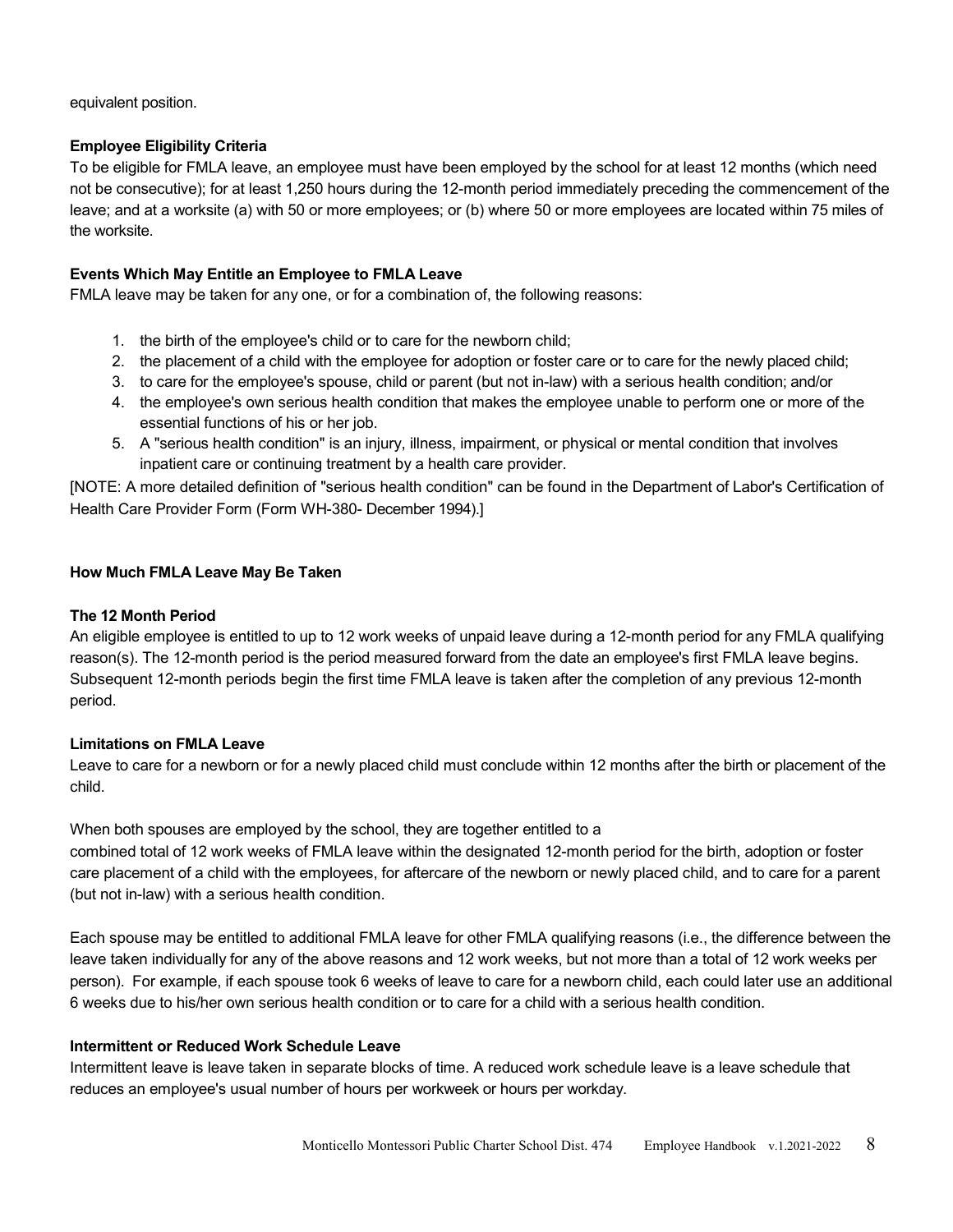Leave to care for a newborn or for a newly placed child must be taken all at once and may not be taken intermittently or on a reduced work schedule.

If an employee takes leave intermittently or on a reduced work schedule basis, the employee must, when requested, attempt to schedule the leave so as not to unduly disrupt the school's operations. When an employee takes intermittent or reduced work schedule leave for foreseeable planned medical treatment, the school may temporarily transfer the employee to an alternative position with equivalent pay and benefits for which the employee is qualified and which better accommodates recurring periods of leave.

#### **Requests for FMLA Leave**

An employee should request FMLA leave by completing the Employer's Request for Leave form and submitting it to the Principal.

When leave is foreseeable for childbirth, placement of a child or planned medical treatment for the employee's or family member's serious health condition, the employee must provide the school with at least 30 days advance notice, or such shorter notice as is practicable (i.e., within 1 or 2 business days of learning of the need for the leave).

When the timing of the leave is not foreseeable, the employee must provide the school with notice of the need for leave as soon as practicable (i.e., within 1 or 2 business days of learning of the need for the leave).

# **Required Documentation**

When leave is taken to care for a family member, the school may require the employee to provide documentation or statement of family relationship (e.g., birth certificate or court document).

An employee may be required to submit medical certification from a health care provider to support a request for FMLA leave for the employee's or a family member's serious health condition.

If the school has reason to doubt the employee's initial certification, the school may: (i) with the employee's permission, have a designated health care provider contact the employee's health care provider in an effort to clarify or authenticate the initial certification; and/or (ii) require the employee to obtain a second opinion by an independent the schooldesignated provider at the school's expense. If the initial and second certifications differ, the school may, at its expense, require the employee to obtain a third, final and binding certification from a jointly selected health care provider.

During FMLA leave, the school may request that the employee provide recertification of a serious health condition at intervals in accordance with the FMLA. In addition, during FMLA leave, the employee must provide the school with periodic reports regarding the employee's status and intent to return to work. If the employee's anticipated return to work date changes and it becomes necessary for the employee to take more or less leave than originally anticipated, the employee must provide MMCS with reasonable notice (i.e., within 2 business days) of the employee's changed circumstances and new return to work date. If the employee gives the school notice of the employee's intent not to return to work, the employee will be considered to have voluntarily resigned.

Before the employee returns to work from FMLA leave for the employee's own serious health condition, the employee may be required to submit a fitness for duty certification from the employee's health care provider, with respect to the condition for which the leave was taken, stating that the employee is able to resume work.

FMLA leave or return to work may be delayed or denied if the appropriate documentation is not provided in a timely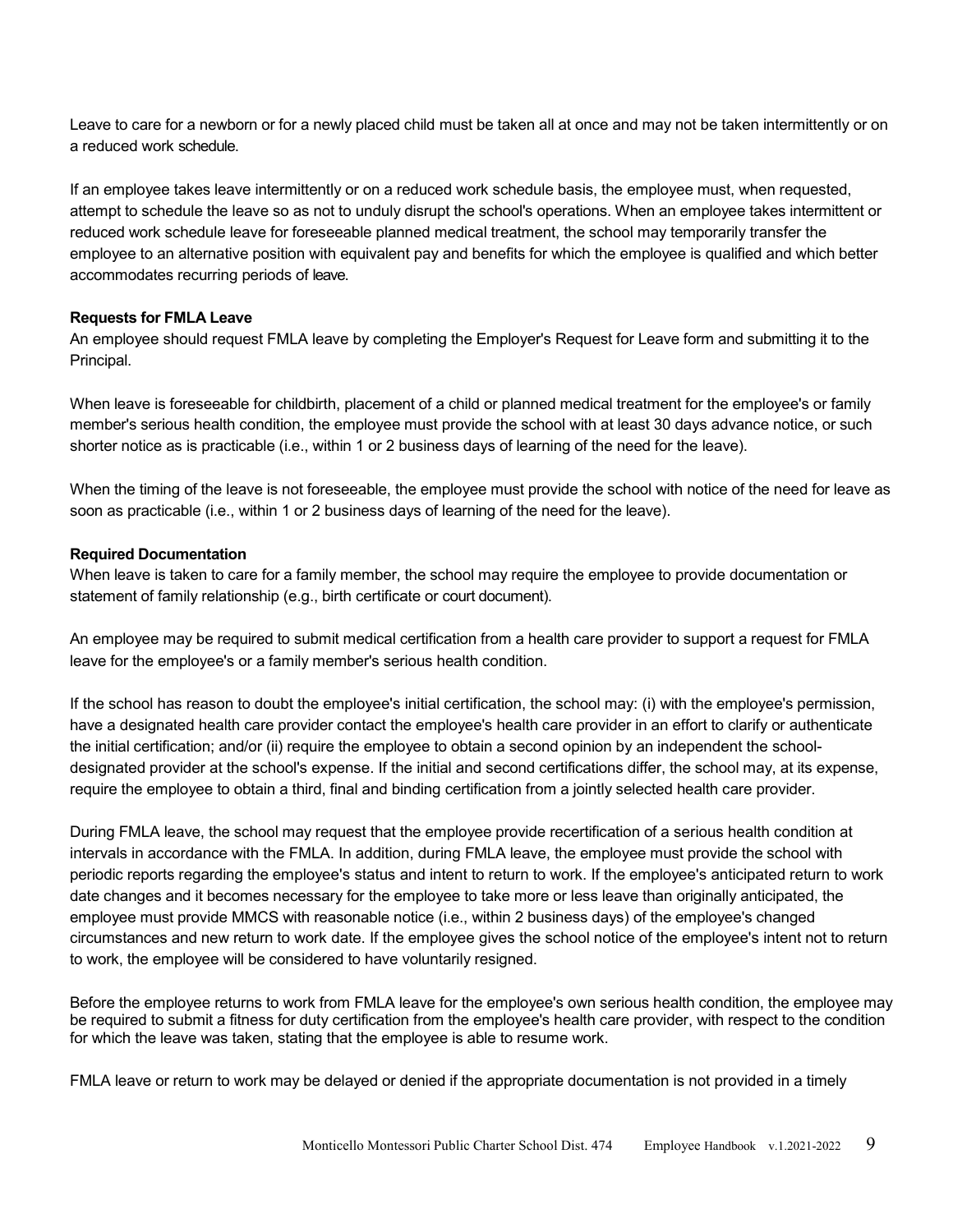manner. Also, a failure to provide requested documentation of the reason for an absence from work may lead to termination of employment.

#### **Use of Paid and Unpaid Leave**

FMLA provides eligible employees with up to 12 workweeks of unpaid leave. If an employee has accrued paid leave (e.g., vacation, sick leave, personal leave), however, the employee must use any qualifying paid leave first. "Qualifying paid leave" is leave that would otherwise be available to the employee for the purpose for which the FMLA leave is taken. The remainder of the 12 workweeks of leave, if any, will be unpaid FMLA leave. Any paid leave used for an FMLA qualifying reason will be charged against an employee's entitlement to FMLA leave. This includes leave for disability or workers' compensation injury/illness, provided that the leave meets FMLA requirements. The substitution of paid leave for unpaid leave does not extend the 12-work week leave period.

**[NOTE:** The FMLA gives the employer the right to require that the employee use qualifying paid leave prior to taking unpaid FMLA leave. In the alternative, the employee may elect to use qualifying paid leave.

The Department of Labor takes the position that an employee's receipt of workers' compensation or disability payments precludes the employee from electing, and prohibits the employer from requiring, substitution of accrued paid leave for any part of the absence covered by such payments.**]**

# **Designation of Leave**

The school will notify the employee that leave has been designated as FMLA leave. The school may provisionally designate the employee's leave as FMLA leave if the school has not received medical certification or has not otherwise been able to confirm that the employee's leave qualifies as FMLA leave. If the employee has not notified the school of the reason for the leave, and the employee desires that leave be counted as FMLA leave, the employee must notify the school principal within 2 business days of the employee's return to work that the leave was for an FMLA reason.

[NOTE: It is the Employer's responsibility to designate leave, paid or unpaid, as FMLA qualifying and to give the employee notice of the designation.

The Department of Labor takes the position that, absent extenuating circumstances, the Employer must give the employee notice of the designation within 2 business days after the Employer has acquired knowledge that leave is being taken for an FMLA qualifying reason. The notice may be written or oral but, if oral, must be confirmed in writing no later than the next payday that occurs one week or more after the oral notice. It is important to designate leave (whether paid or unpaid) as FMLA leave in a timely manner. Otherwise, for example, an employee who takes several weeks of paid sick leave that is not designated as FMLA leave may then be entitled to an additional 12 weeks of leave under the FMLA.]

#### **Maintenance of Health Benefits**

Monticello Montessori Charter School will ensure that all eligible staff members are covered by health insurance. A signed assurance form attesting to that fact will be placed in each eligible employee's personnel file.

During FMLA leave an employee is entitled to continued group health plan coverage, if such coverage is provided, under the same conditions as if the employee had continued to work.

[NOTE: The second and third paragraphs of this section are not applicable to Employers with non-contributory group health plans. With respect to the second paragraph, prepayment of premiums, whether pursuant to a cafeteria plan or otherwise, is permitted only if the employee agrees. With respect to the third paragraph, an employee's health insurance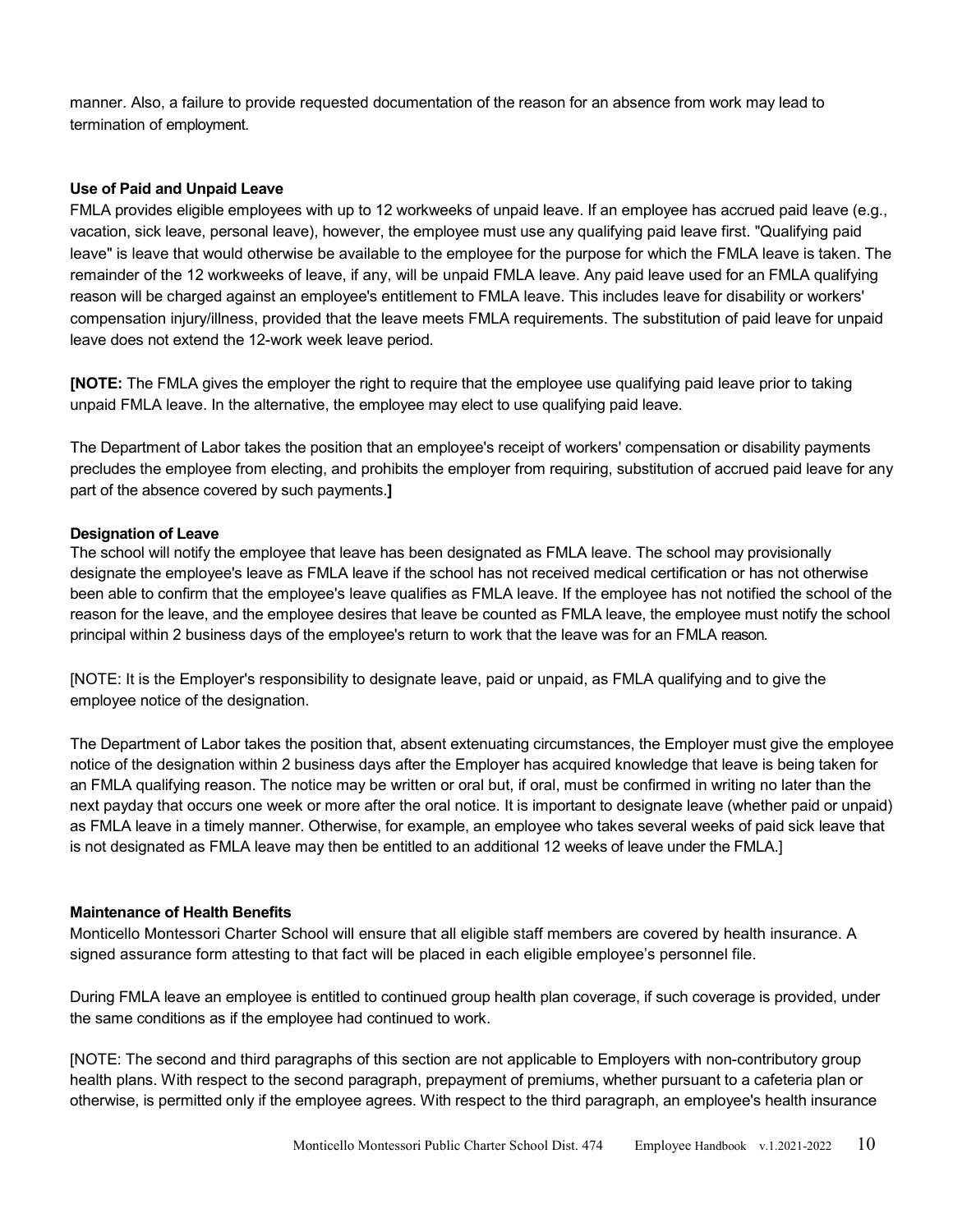coverage may be discontinued only after 15 days' notice by the Employer. Note, however, that if coverage is discontinued and the employee returns from FMLA leave, the employee may not be required to meet any qualification requirements imposed by the group health plan (e.g., waiting period or medical examination).]

To the extent that an employee's FMLA leave is paid, the employee's portion of health insurance premiums will be deducted from the employee's salary. For the portion of FMLA leave that is unpaid, the employee's portion of health insurance premiums, if such health insurance is offered, may be paid at the same time as if made by payroll deduction.

If the employee's payment of health insurance premiums is more than 30 days late, the school may discontinue health insurance coverage upon notice to the employee.

# **Return from FMLA Leave**

Upon return from FMLA leave, the school will place the employee in the same position the employee held before the leave or an equivalent position with equivalent pay, benefits and other employment terms.

# **Limitations on Reinstatement**

An employee is entitled to reinstatement only if he/she would have continued to be employed had FMLA leave not been taken. Thus, an employee is not entitled to reinstatement if, because of a layoff, reduction in force or other reason, the employee would not be employed at the time job restoration is sought.

The school reserves the right to deny reinstatement to salaried, eligible employees who are among the highest paid 10 percent of the school's employees employed within 75 miles of the worksite ("key employees") if such denial is necessary to prevent substantial and grievous economic injury to the school's operations.

# **Failure to Return To Work Following FMLA Leave**

If the employee does not return to work following the conclusion of FMLA leave, the employee will be considered to have voluntarily resigned. MMCSD may recover health insurance premiums that the school paid on behalf of the employee during any unpaid FMLA leave except that MMCSD's share of such premiums may not be recovered if the employee fails to return to work because of the employee's or a family member's serious health condition or because of other circumstances beyond the employee's control. In such cases, MMCSD may require the employee to provide medical certification of the employee's or the family member's serious health condition.

#### **Additional Information**

For further information or clarification about FMLA leave, please contact the Administrator.

#### **WORKERS' COMPENSATION INSURANCE**

All employees are covered by workers' compensation insurance, which compensates an employee for lost time, medical expenses, and loss of life or dismemberment from an injury arising out of or in the course of work. Employees must report any accident or injury immediately to his/her supervisor and the Administrator or human resources representative so that the necessary paperwork may be completed. Employees should use the approved health care provider when seeking initial medical attention for work-related injuries. The approved health care provider is Mountain View RediCare ...

# **DRUG & ALCOHOL ABUSE**

Manufacture, distribution, dispensation, possession, or use of any illegal drug, alcohol, or controlled substance while on the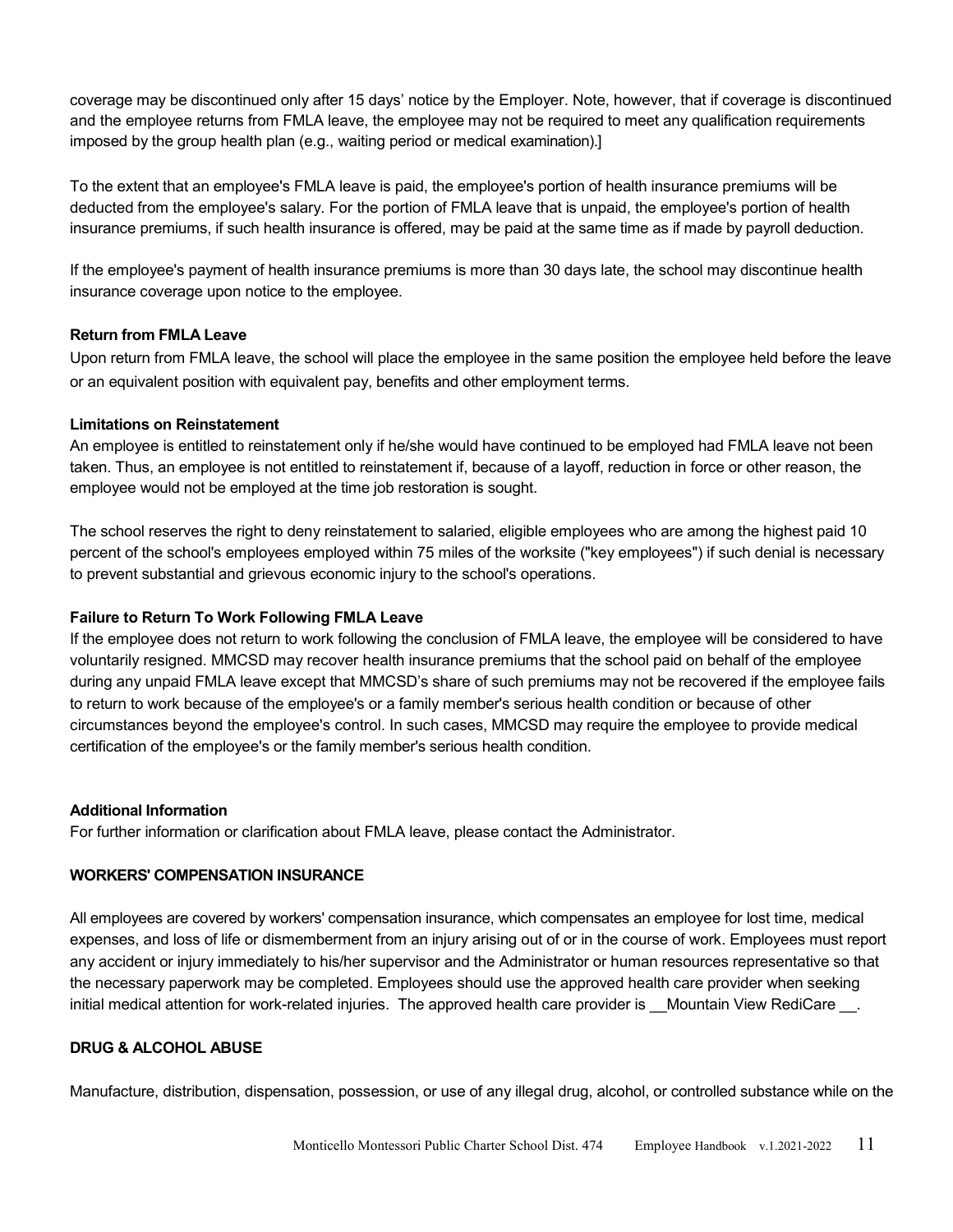school's premises or as prohibited by the Code of Ethics for Idaho Professional Educators is strictly prohibited. These activities constitute serious violations of the school rules, jeopardize the district and can create situations that are unsafe or that substantially interfere with job performance.

Employees in violation of the policy are subject to appropriate disciplinary action, up to and including dismissal. Additionally, the school reserves the right to require an employee to undergo a medical evaluation under appropriate circumstances.

# **VIOLENCE IN THE WORKPLACE**

The school strongly believes that all employees should be treated with dignity and respect. Acts of violence will not be tolerated. Any instances of violence must be reported to the employee's supervisor and/or the human resources representative. All complaints will be fully investigated.

The school will promptly respond to any incident or suggestion of violence. Violation of this policy will result in disciplinary action, up to and including immediate discharge.

# **ACCIDENTS AND EMERGENCIES**

Maintaining a safe work environment requires the continuous cooperation of all employees. The school strongly encourages employees to communicate with fellow employees and their supervisor regarding safety issues.

All employees will be provided care, first-aid and emergency service, as required, for injuries or illnesses while on school premises. Employees should contact their supervisor, the nearest supervisor, and/or 911 in the event of an accident or emergency.

If an employee is injured on the job, the school provides coverage and protection in accordance with the Worker's Compensation Law. When an injury is sustained while at work, it must be reported immediately to the employee's supervisor, who in turn will notify the Administrator or human resources representative of the incident.

Failure to report accidents is a serious matter as it may preclude an employee's coverage under Worker's Compensation Insurance.

The school provides a safe workplace for all employees. To ensure a safe workplace and to reduce the risk of violence, all employees should review and understand all provisions of this workplace violence policy.

# **EMPLOYEE CONDUCT STANDARDS**

Staff morale and a positive work environment are the goal of MMCSD. To provide a harmonious work environment, civility and collegiality are standards of conduct to be maintained at all times. While conflicts resulting from a misunderstanding or concern between employees may occur, how employees handle those situations is critical. Employees are expected to maintain personal integrity and treat others with dignity and respect at all times, and to especially model civil conduct in the workplace. To support positive morale, employees should attempt to resolve the conflict or problem first with the person most directly concerned (unless it regards violence, harassment or discrimination). If not resolved, the employee should take the problem to her direct supervisor, and then, if needed, to the Administrator.

Conduct which undermines positive morale is usually the result of failure to appropriately handle problems or concerns.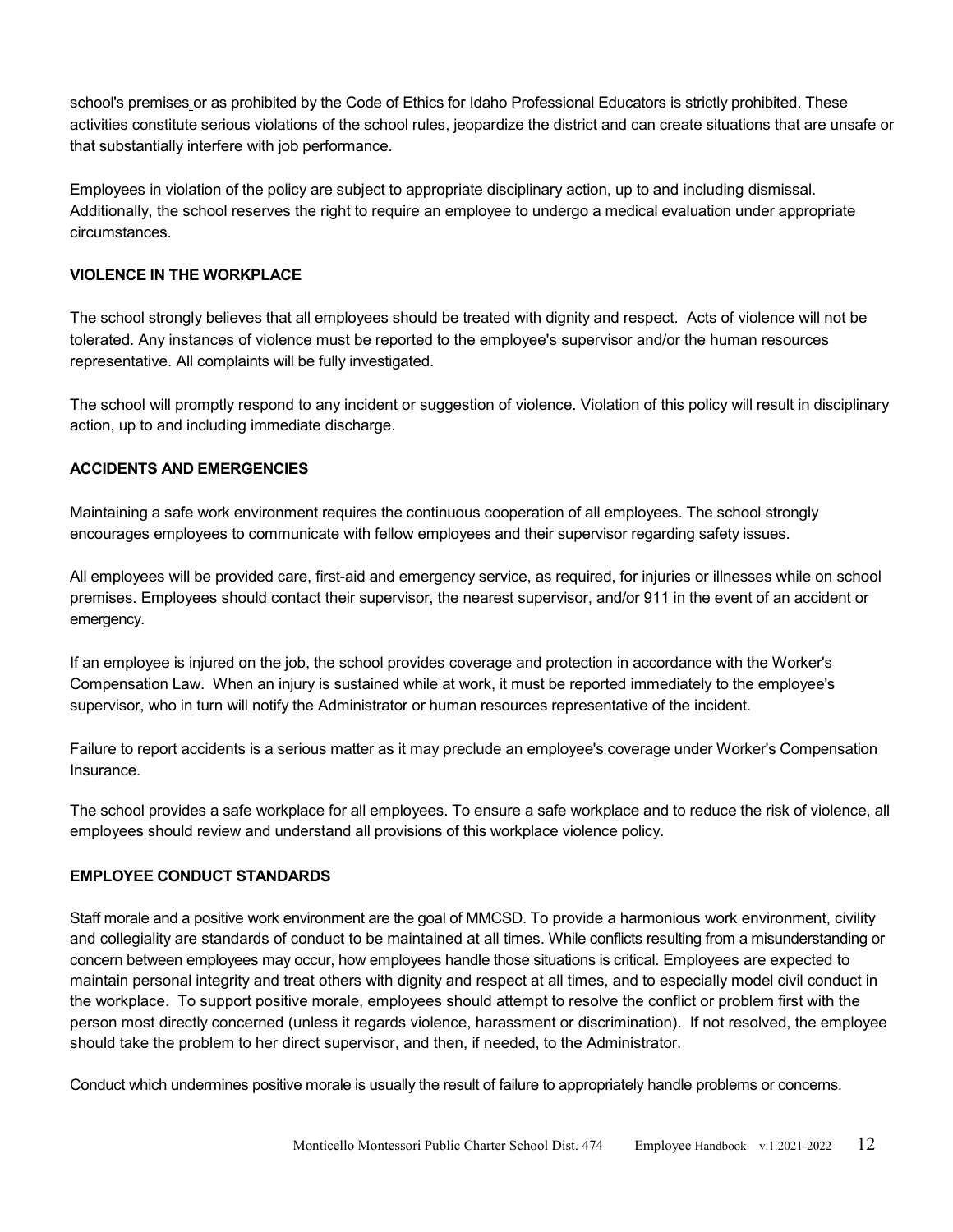Maintaining or contributing to a negative work environment is considered unprofessional conduct. An employee must never criticize another employee or undermine his authority before a student. Criticism of a fellow employee shared with someone not directly involved or gossip that denigrates a colleague to another person, including a parent or community member, is considered slanderous.

The following list of behaviors, while not exhaustive, provides examples of conduct that is prohibited:

- Causing physical injury to another person
- Making threats or threatening remarks
- Violence committed by or against an employee
- Aggressive or hostile speech or behavior that creates a reasonable fear of injury to another person or subjects him or her to pervasive, persistent or severe emotional distress
- Intentionally damaging employer property or property of another employee
- Possession of a weapon while on MMCSD property or business
- Committing acts motivated by, or related to, sexual harassment or domestic violence

#### **Enforcement**

Threats, threatening conduct, or any other acts of aggression or violence in the workplace will not be tolerated. Any employee determined to have committed such acts will be subject to disciplinary action, up to and including termination. Non-employees engaged in violent acts on the employer's premises will be reported to the proper authorities and fully prosecuted.

#### **Reporting Procedures**

Any potentially dangerous situation must be reported immediately to a supervisor, the related nondiscrimination coordinator, or the human resource representative. Reports can be made anonymously and all reported incidents will be investigated. Reports or incidents warranting confidentiality will be handled appropriately and information will be disclosed to others only on a need- to-know basis. All parties involved in a situation may be counseled regarding the process of complaint procedures. MMCSD will actively intervene at any indication of a possibly hostile or violent situation.

#### **Risk Reduction Measures**

Hiring: The school takes reasonable measures to conduct background investigations and to review candidates' backgrounds checks and reduce the risk of hiring individuals with a history of violent behavior.

Safety: The school conducts annual inspections of the premises to evaluate and determine any vulnerability to workplace violence or hazards. Any necessary corrective action will be taken to reduce all risks. Employees are required to comply immediately with safety corrections and measures.

Individual Situations: While we do not expect employees to be skilled at identifying potentially dangerous persons, employees are expected to exercise good judgment and to inform the Administrator if any employee exhibits behavior which could be a sign of a potentially dangerous situation. Such behavior includes:

- Discussing weapons or bringing them to the workplace
- Displaying overt signs of extreme stress, resentment, hostility, or anger
- Making threatening remarks
- Sudden or significant deterioration of performance
- Displaying irrational or inappropriate behavior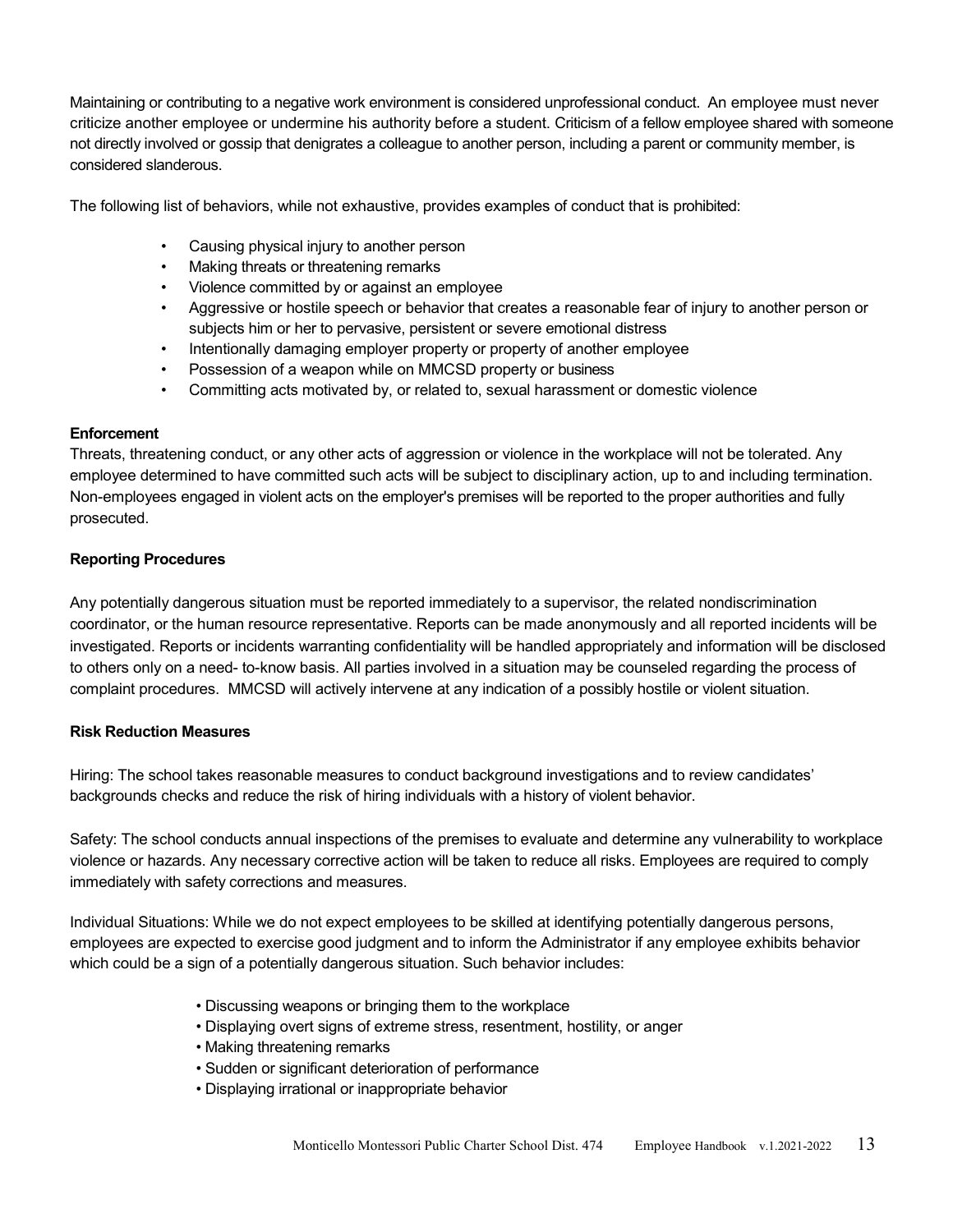## **Dangerous/Emergency Situations**

Employees who confront or encounter an armed or dangerous person should not attempt to challenge or disarm the individual. Employees should remain calm and follow procedure consistent with safety training.

# **OPEN DOOR POLICY**

MMCSD promotes an atmosphere whereby employees can talk freely with members of the management staff. Employees are encouraged to openly discuss with their supervisor any problems, so appropriate action may be taken. If the supervisor cannot be of assistance, the Administrator and finally the Board of Directors is available for consultation and guidance. The district is interested in all our employees' success and happiness in employment. We, therefore, welcome the opportunity to help employees whenever feasible.

# **INTERNAL COMPLAINT PROCEDURES**

To foster sound employee-employer relations through communication and reconciliation of work-related problems, MMCSD provides employees with an established procedure for expressing employment related concerns. In situations where employees feel a complaint is in order, the following steps should be taken:

If an employee believes that he/she has a legitimate work-related complaint, the employee is encouraged to first attempt to resolve the issue(s) through discussions with the person most closely related to the problem. If no resolution is reached, the employee is encouraged to discuss the matter with his immediate supervisor.

If the situation is not resolved within five working days from the time the complaint is discussed with the employee's immediate supervisor, barring extenuating circumstances, it should be brought to the attention of the next level supervisor, and then the Administrator. MMCSD will attempt to resolve the complaint within a reasonable period of time while preserving the confidentiality and privacy of those involved to the extent feasible. Finally, the problem may be brought for resolution to the Board of Directors using the correct procedure. The Board of Directors is the final hearing board and as such must remain neutral. Contact the Board Clerk or Administrator for how to file a grievance with the Board (see Policy 4120, 4120F, 5250).

# **ATTENDANCE, PUNCTUALITY AND DEPENDABILITY**

Because MMCSD depends heavily upon its employees, it is important that employees attend work as scheduled. Dependability, attendance, punctuality, and a commitment to do the job well are essential at all times. As such, employees are expected at work on all scheduled work days and during all scheduled work hours and to report to work on time. Moreover, an employee must notify his/her supervisor or the Administrator or designee as far in advance as possible, but not later than one hour before his/her scheduled starting time if he/she expects to be late or absent. This policy applies for each day of his/her absence. An employee who fails to contact his/her immediate supervisor or the Administrator or designee may be considered as having voluntarily resigned. A careful record of absenteeism and lateness is kept by the employee's supervisor and becomes part of the personnel record. To the extent permitted by law, absenteeism and lateness lessen an employee's chances for advancement and may result in dismissal.

#### **E-MAIL AND INTERNET POLICY**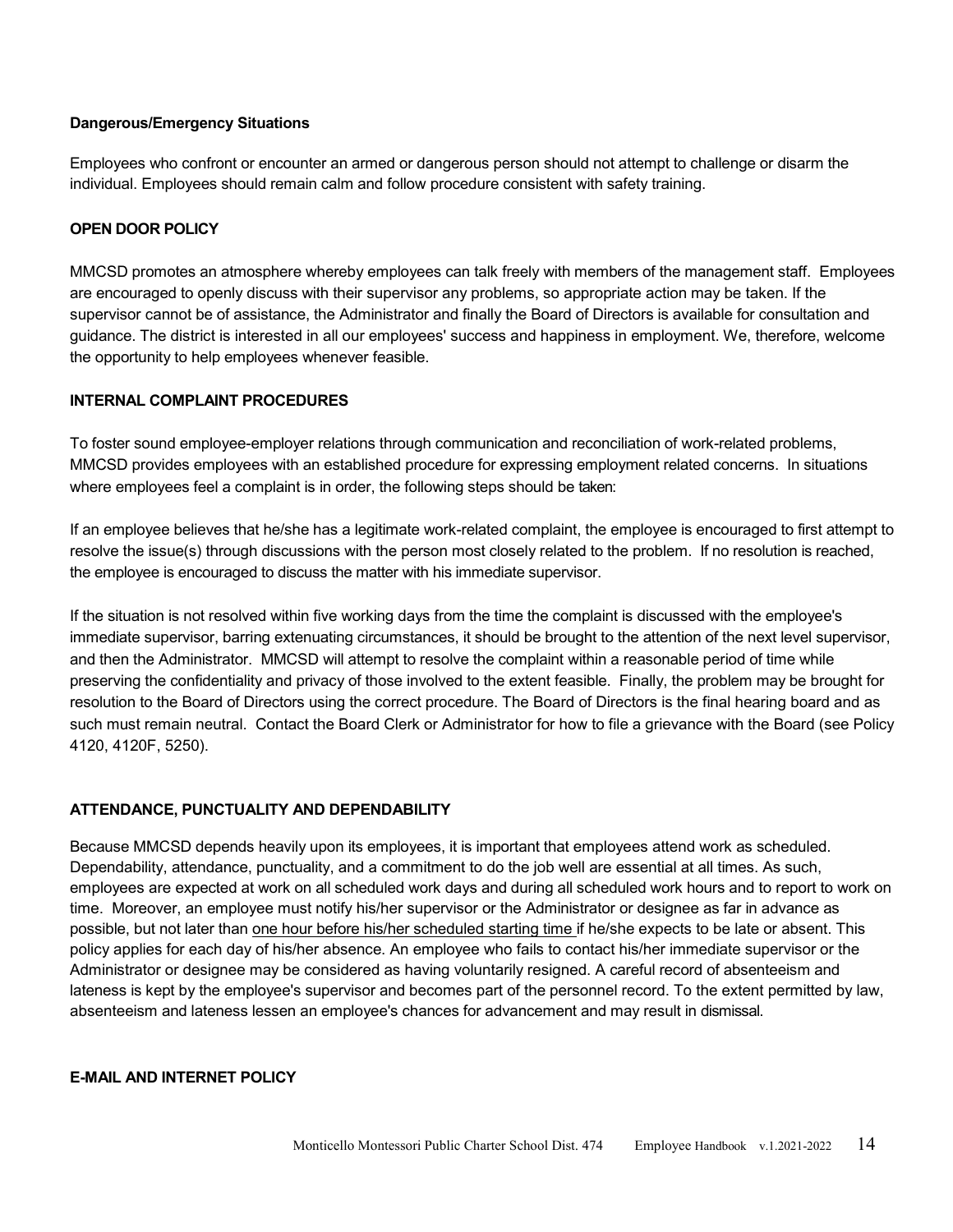Every MMCSD employee is responsible for using the electronic mail (E-mail) system properly and in accordance with this policy. Any questions about this policy should be addressed to the Administrator.

The E-mail system is the property of MMCSD. It has been provided by MMCSD for use in conducting school business. All communications and information transmitted by, received from, or stored in this system are school records and property of MMCSD. The E-mail system is to be used for school purposes only. Use of the E- mail system for personal purposes is prohibited.

School communication systems, including E-mail, are public property and as such may not be used for furtherance of particular political or religious purposes or interests. Employees have no right of personal privacy in any matter stored in, created, received, or sent over the MMCSD mail system. MMCSD, in its discretion as owner of the E-mail system, reserves and may exercise the right to monitor, access, retrieve, and delete any matter stored in, created, received, or sent over the E-mail system, for any reason and without the permission of any employee.

Even if employees use a password to access the E-mail system, the confidentiality of any message stored in, created, received, or sent from the MMCSD E-mail system still cannot be assured. Use of passwords or other security measures does not in any way diminish MMCSD's rights to access materials on its system, or create any privacy rights of employees in the messages and files on the system. Any password used by employees must be revealed to MMCSD as E-mail files may need to be accessed by the school in an employee's absence.

Employees should be aware that deletion of any E-mail messages or files will not truly eliminate the messages from the system. All E-mail messages are stored on a central back-up system in the normal course of data management.

Even though MMCSD has the right to retrieve and read any E-mail messages, those messages should still be treated as confidential by other employees and accessed only by the intended recipient. Employees are not authorized to retrieve or read any E-mail messages that are not sent to them. Any exception to this policy must receive the prior approval of MMCSD management.

MMCSD's policies against sexual or other harassment apply fully to the E-mail system, and any violation of those policies is grounds for discipline up to and including discharge. Therefore, no E-mail messages should be created, sent, or received if they contain intimidating, hostile, or offensive material concerning race, color, religion, gender, sexual orientation, age, national origin, disability or any other classification protected by law.

The E-mail system may not be used to solicit for religious or political causes, commercial enterprises, outside organizations, or other non-job-related solicitations.

The E-mail system shall not be used to send (upload) or receive (download) copyrighted materials, trade secrets, proprietary financial information, or similar materials without prior authorization from MMCSD management. Employees, if uncertain about whether certain information is copyrighted, proprietary, or otherwise inappropriate for transfer, should resolve all doubts about transferring the information in consultation with the Administrator.

#### **Educational Internet Use Only**

Although MMCSD recognizes that the Internet may have useful learning applications, employees may not engage in Internet use unless a specific school-related purpose requires such use. "Surfing the Net" for personal use is not a legitimate business activity during working hours.

Management approval is required before anyone can post any district information on commercial on-line systems or the Internet. Any approved material that is posted should, unless posted on its official website, include a disclaimer in that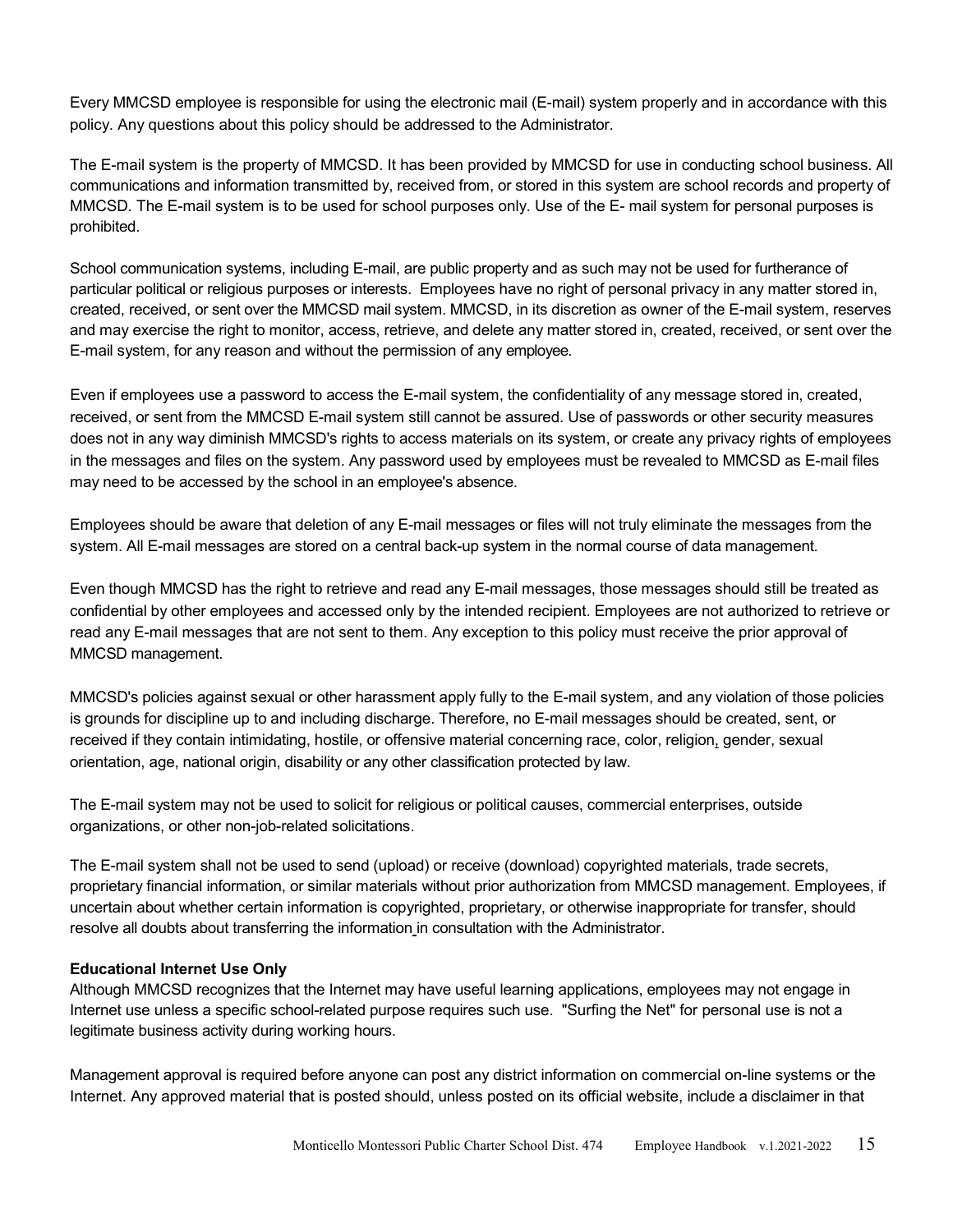information stating, "Views expressed by the author do not necessarily represent those of MMCSD."

#### **Delete Email Annually**

It is the policy of MMCSD that all employee old emails will be deleted each year. Users should routinely delete outdated or otherwise unnecessary E-mails and computer files. These deletions will help keep the system running smoothly and effectively, as well as minimize maintenance costs. It is the responsibility of the employee to clean out his email account annually.

# **Professionalism**

Employees are reminded to be courteous to other users of the system and to always conduct themselves in a professional manner. E-mails are sometimes misdirected or forwarded and may be viewed by persons other than the intended recipient. Users should write E-mail communications with no less care, judgment and responsibility than they would use for letters or internal memoranda written on MMCSD letterhead.

Because E-mail records and computer files may be subject to discovery in litigation, MMCSD employees are expected to avoid making statements in E-mail or computer files that would not reflect favorably on the employee or MMCSD if disclosed in litigation or otherwise.

Any employee who discovers misuse of the E-mail system should immediately contact the Administrator. Violations of MMCSD's E-mail policy may result in disciplinary action up to and including discharge.

Employees are required to sign an E-mail and Internet Policy Acknowledgment Form as a condition of employment. The form is to be signed on acceptance of an employment offer by MMCSD.

# **INTERNET USE POLICY**

Certain employees may be provided with access to the Internet to assist them in performing their jobs. The Internet can be a valuable source of information and research. In addition, e-mail can provide excellent means of communicating with other employees, our customers and clients, outside vendors, and other businesses. Use of the Internet, however, must be tempered with common sense and good judgment.

Use of the Internet is governed by this policy and the E-Mail Policy. If an employee abuses the use if the Internet, access will be denied. In addition, the employee may be subject to disciplinary action, including possible termination, and civil and criminal liability.

#### **Disclaimer of liability for use of Internet**

MMCSD is not responsible for material viewed or downloaded by users from the Internet. The Internet is a worldwide network containing voluminous information. Users are cautioned that many pages include offensive, sexually explicit, and inappropriate content. In general, it is difficult to avoid at least some contact with this material while using the Internet. Even innocuous search requests may lead to sites with highly offensive content. In addition, having an e-mail address on the Internet may lead to receipt of unsolicited e-mail containing offensive content. Users accessing the Internet do so at their own risk.

# **Duty not to waste computer resources**

Employees must not deliberately perform acts that waste computer resources or unfairly monopolize resources to the exclusion of others. These acts include, but are not limited to, sending mass mailings or chain letters, spending excessive amounts of time on the Internet, playing games, engaging in online chat groups, printing multiple copies of documents, or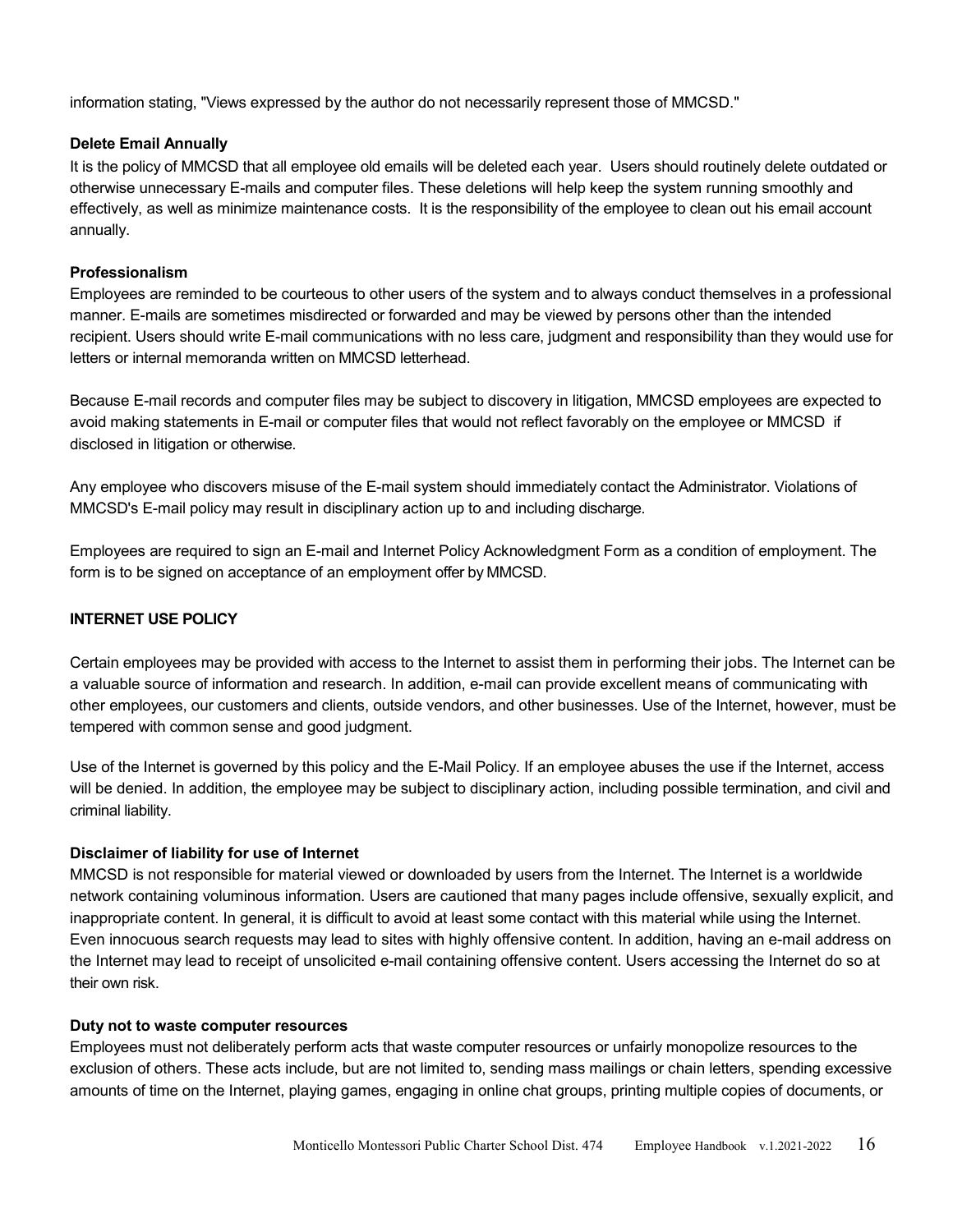otherwise creating unnecessary network traffic. Because audio, video and picture files require significant storage space, files of this or any other sort may not be downloaded unless they are business-related.

Use of printers and copiers must be school-related and may not be for personal or any non-school purposes.

#### **No expectation of privacy**

The computers and computer accounts given to employees are to assist them in performance of their jobs. Employees should not have an expectation of privacy in anything they create, store, send, or receive on the computer system. The computer system belongs to Monticello Montessori Charter School and may only be used for business purposes.

#### **Monitoring computer usage**

MMCSD has the right, but not the duty, to monitor any and all of the aspects of its computer system, including, but not limited to, monitoring sites visited by employees on the Internet, monitoring chat groups and news groups, reviewing material downloaded or uploaded by users to the Internet, and reviewing e-mail sent and received by users.

#### **Blocking of inappropriate content**

MMCSD may use software to identify inappropriate or sexually explicit Internet sites. Such sites may be blocked from access by Monticello networks. In the event you nonetheless encounter inappropriate or sexually explicit material while browsing on the Internet, immediately disconnect from the site, regardless of whether the site was subject to the school's blocking software.

#### **Prohibited activities**

Material that is fraudulent, harassing, embarrassing, sexually explicit, profane, obscene, intimidating, defamatory, or otherwise unlawful, inappropriate, offensive (including offensive material concerning sex, race, color, national origin, religion, age, disability, or other characteristic protected by law), or in violation of MMCSD's equal employment opportunity policy and its policies against sexual or other harassment may not be downloaded from the Internet or displayed or stored in MMCSD's computers. Employees encountering or receiving this kind of material should immediately report the incident to their supervisors or the Human

#### **Resources Department**

MMCSD's equal employment opportunity policy and its policies against sexual or other harassment apply fully to the use of the Internet. Any violation of those policies is grounds for discipline up to and including discharge.

#### **Games and entertainment software**

Employees may not use the Monticello's Internet connection to download games or other entertainment software, including wallpaper and screen savers, or to play games over the Internet.

#### **Illegal copying**

Employees may not illegally copy material protected under copyright law or make that material available to others for copying. Employees are responsible for complying with copyright law and applicable licenses that may apply to software, files, graphics, documents, messages, and other material they download or copy. They may not agree to a license or download any material for which a registration fee is charged without first obtaining the express written permission of the Administrator.

#### **Accessing the Internet**

To ensure security and to avoid the spread of viruses, employees accessing the Internet through a computer attached to MMCSD's network must do so through an approved Internet firewall. Accessing the Internet directly by modem is strictly prohibited unless the computer you are using is not connected to the School's network.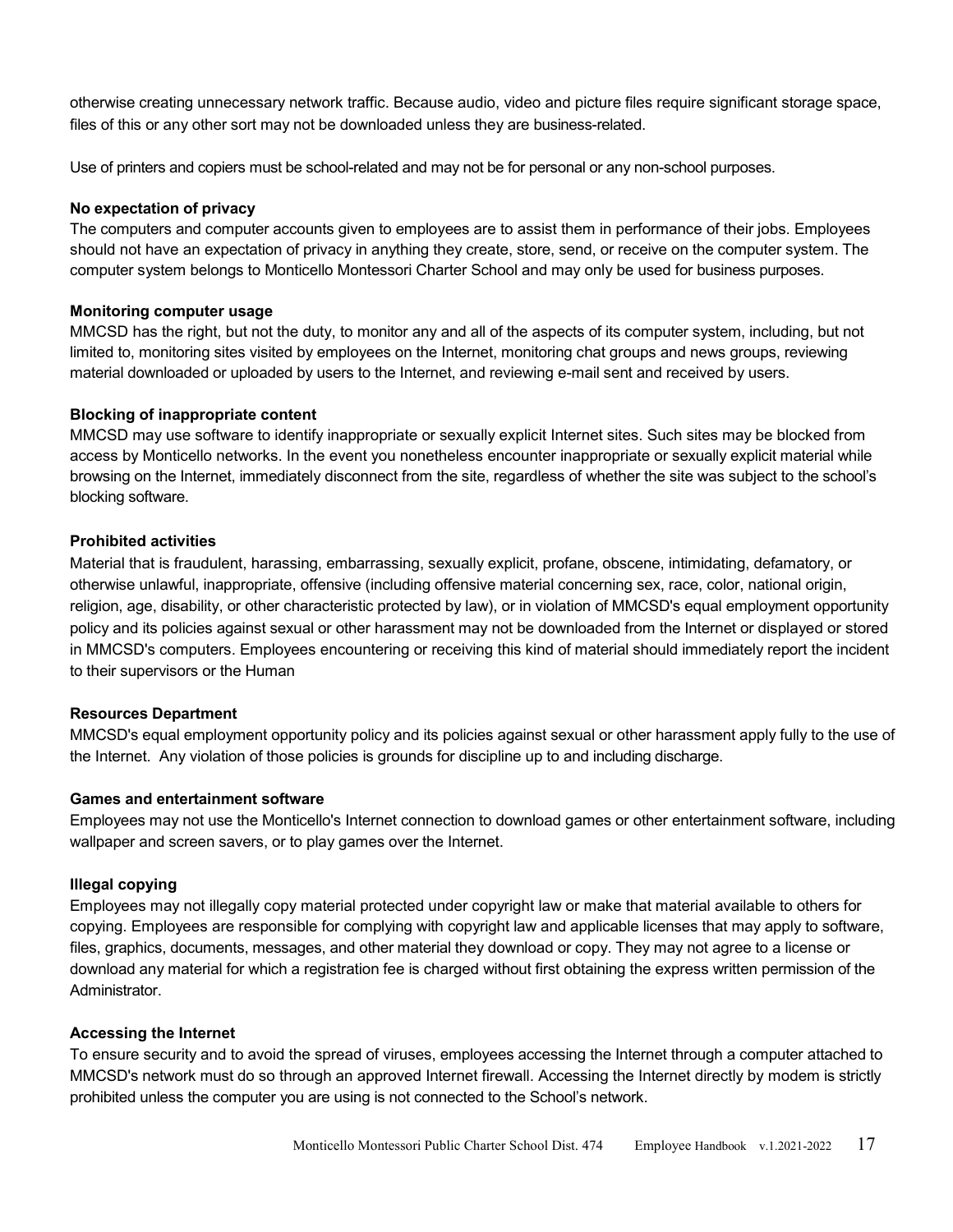#### **Virus detection**

Files obtained from sources outside MMCSD, including disks brought from home; files downloaded from the Internet, newsgroups, bulletin boards, or other online services; files attached to e-mail; and files provided by customers or vendors may contain dangerous computer viruses that may damage the MMCSD's computer network. Employees should never download files from the Internet, accept e-mail attachments from outsiders, or use disks from unfamiliar or unreliable sources, without first scanning the material with virus checking software. If an employee suspects that a virus has been introduced into the MMCSD's network or on a district computer, he must notify the Administrator or Administrative Assistant immediately.

# **Sending unsolicited e-mail (spamming)**

Without the express permission of their supervisors, employees may not send unsolicited e-mail to persons with whom they do not have a prior relationship.

# **Amendments and revisions**

This policy may be amended or revised from time to time as the need arises. Users will be provided with copies of all amendments and revisions. Violations of this policy will be taken seriously and may result in disciplinary action, including possible termination, and civil and criminal liability. Use of the Internet via MMCS's computer system constitutes consent by the user to all of the terms and conditions of this policy.

# **ON SCREEN E-MAIL DISCLAIMER**

This E-mail network is a private information system of MMCS. Individuals using this system expressly consent to monitoring of their activities. Anyone using this system in violation of MMCS's E-mail and Internet policy may be subject to disciplinary action, up to and including discharge.

# **EMPLOYER INFORMATION AND PROPERTY**

The protection of MMCSD business information, property and all other district assets are vital to the interests and success of MMCSD. No MMCSD related information or property, including without limitation documents, files, records, computer files, equipment, office supplies or similar materials (except in the ordinary course of performing duties on behalf of MMCSD) may therefore be removed from district premises. In addition, when an employee leaves MMCSD, the employee must return to the district all MMCSD related information and property in the employee's possession, including without limitation, district-purchased electronic devices, documents, files, records, manuals, district information stored on a personal computer or on a computer disc, supplies, and equipment or office supplies. Violation of this policy is a serious offense and will result in appropriate disciplinary action, up to and including discharge or recovery action.

#### **VOICE MAIL POLICY**

Every MMCSD employee is responsible for using the Voice Mail system properly and in accordance with this policy. Any questions about this policy should be addressed to the Administrator. The Voice Mail system is the property of MMCSD. It has been provided by the district for use in conducting district business. All communications and information transmitted by, received from, or stored in this system are records and property of MMCSD. The Voice Mail system is to be used for district purposes only. Use of the Voice Mail system for personal purposes is prohibited.

Employees have no right of personal privacy in any matter stored in, created, received, or sent over the MMCSD Voice Mail system. MMCSD, in its discretion as owner of the Voice Mail system, reserves and may exercise the right to monitor,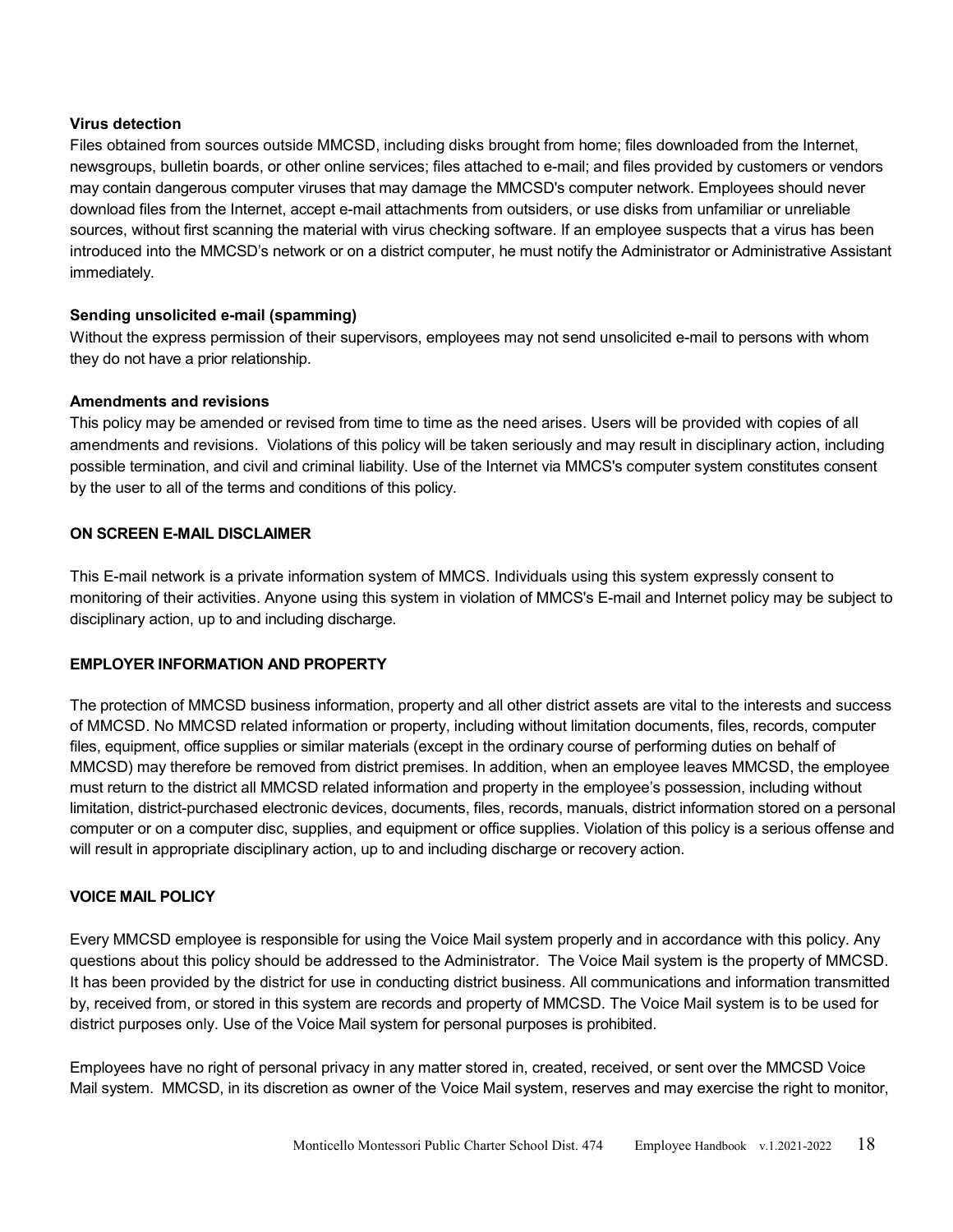access, retrieve, and delete any matter stored in, created, received, or sent over the Voice Mail system, for any reason and without notice to or permission of any employee and without notice.

Even if employees use a password to access the Voice Mail system, the confidentiality of any message stored in, created, received, or sent from the MMCSD Voice Mail system still cannot be assured. Use of passwords or other security measures does not in any way diminish MMCSD's right to access materials on its system, nor to create any privacy rights of employees in the messages and files on the system. Any password used by employees must be revealed to MMCSD since Voice Mail messages may need to be accessed by Administration in an employee's absence.

Even though MMCSD reserves the right to retrieve and read any Voice Mail messages, those messages should still be treated as confidential by other employees and accessed only by the intended recipient. Employees are not authorized to retrieve or listen to any Voice Mail messages that are not sent to them. Any exception to this policy must receive the prior approval of MMCSD management.

MMCSD's policies against sexual or other harassment apply fully to the Voice Mail system, and any violation of those policies is grounds for discipline up to and including discharge. Therefore, no Voice Mail messages should be created, sent, or received if they contain intimidating, hostile, or offensive material concerning race, color, religion, sex, age, national origin, disability or any other classification protected by law.

The Voice Mail system may not be used to solicit for religious or political causes, commercial enterprises, outside organizations, or other non-job-related solicitations.

Users should routinely delete outdated or otherwise unnecessary Voice Mails. These deletions will help keep the system running smoothly and effectively, as well as minimize maintenance costs.

Because of the storage space required for Voice Mail messages, employees should not send a Voice Mail message to a large number of recipients without prior approval from their supervisor.

Employees are reminded to be courteous to other users of the system and always to conduct themselves in a professional manner. Voice Mails are sometimes misdirected or forwarded and may be heard by persons other than the intended recipient. Users should create Voice Mail communications with no less care, judgment and responsibility than they would use for letters or internal memoranda written on MMCSD letterhead.

Employees should also use professional and courteous greetings on their Voice Mail boxes so as to properly represent MMCSD to outside callers.

Because Voice Mail records and messages may be subject to discovery in litigation, MMCSD employees are expected to avoid making statements in Voice Mail that would not reflect favorably on the employee or MMCSD if disclosed in a litigation or otherwise.

In order to avoid accidentally disclosing message contents to unauthorized listeners, employees should not listen to Voice Mail messages while using the speaker phone feature.

Any employee who discovers misuse of the Voice Mail system should immediately contact the Administrator. Violations of MMCSD's Voice Mail policy may result in disciplinary action up to and including discharge.

MMCSD reserves the right to modify this policy at any time, with or without notice.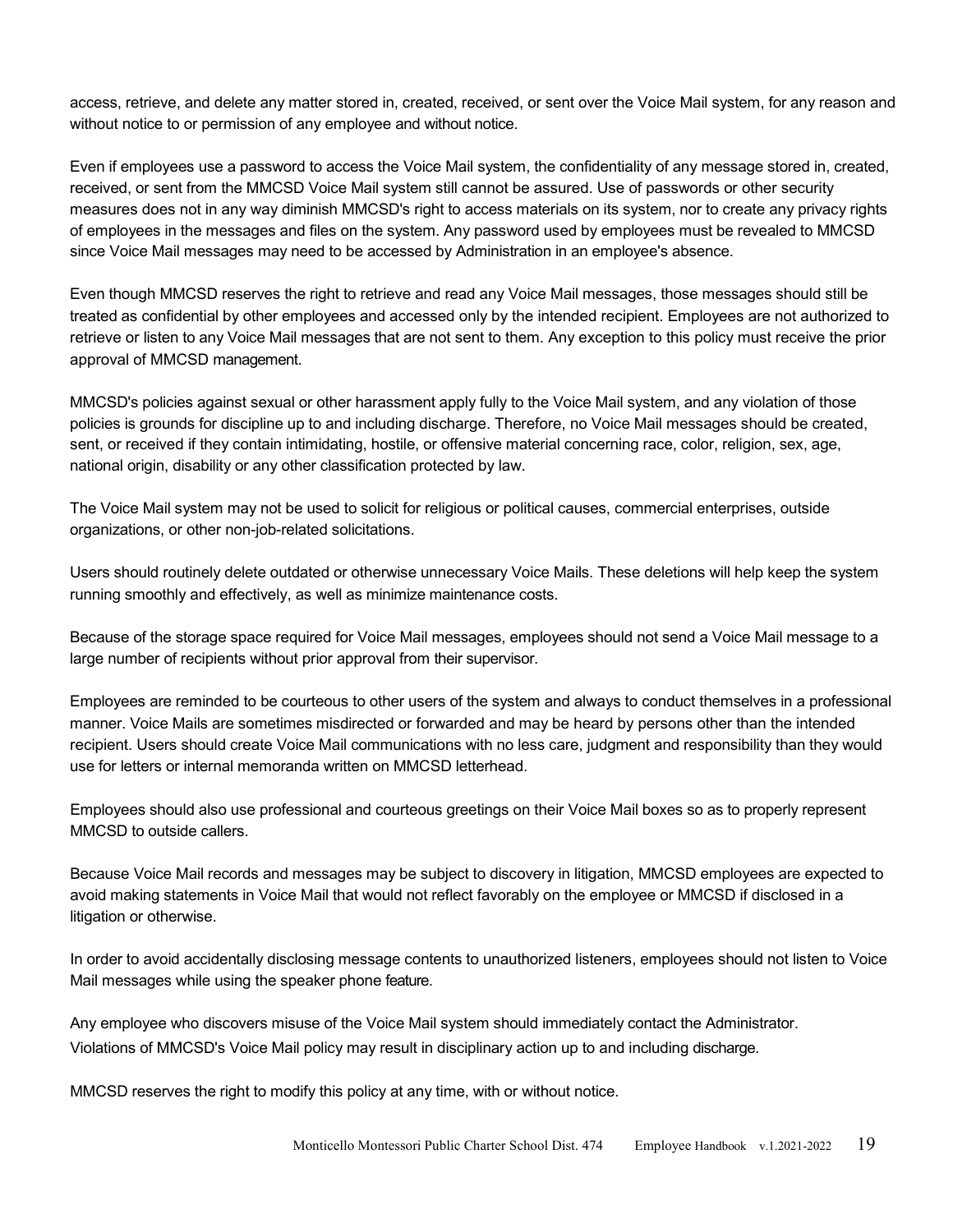Employees are required to sign a Voice Mail Policy Acknowledgment Form as a condition of employment. The form is to be signed on acceptance of an employment offer by MMCSD.

# **USE OF MONTICELLO'S EQUIPMENT AND COMPUTER SYSTEMS**

MMCSD provides any supplies, uniforms, equipment, automobiles and materials necessary for employees to perform their jobs. These items are to be used solely for MMPCSD's purposes. Employees are expected to exercise care in the use of MMCSD's equipment and property and use such property only for authorized purposes. Loss, damages or theft of MMCSD property should be reported at once. Negligence in the care and use of MMCSD property may be considered grounds for discipline, up to and including dismissal.

The MMCSD's equipment, such as telephone, postage, facsimile and copier machine, is intended to be used for business purposes. An employee may only use this equipment for non-business purposes in an emergency and only with the permission of his or her supervisor. Personal usage, in an emergency, of these or other equipment that results in a charge to MMCSD should be reported immediately to a supervisor or the Business Manager so that reimbursement can be obtained.

Upon termination of employment, the employee must return all MMCSD property, uniforms, equipment, work product and documents in her possession or control.

# **USE OF MONTICELLO'S COMPUTER SYSTEM**

It is the policy of MMCSD that the use of its computers and software is limited solely to appropriate business use. Employees are not allowed to use the computer system for their personal benefit. Employees are strictly forbidden from installing software on the system. Further, this policy reaffirms that MMCSD's employees have no reasonable expectation of privacy with respect to any computer hardware, software, electronic mail or other computer or electronic means of communication or storage, whether or not employees have private access or an entry code into the computer system. MMCSD reserves the right to monitor the use of its computer system.

An employee's occasional use of MMCSD's computer facilities to type a term paper for an educational course or prepare an announcement for a charitable event is acceptable. However, in order to keep these uses to a reasonable level, approval to use the system in such a manner must be given by the employee's supervisor. Moreover, there is no guarantee of secure personal document storage: MMCSD may purge files on its computers at any time, without notice. The use of the system for such personal efforts must occur outside of business hours, and any files created are to be deleted at the end of the project. Also, because of the normal heavy load on the system, these outside projects will not receive priority over late evening operational requirements, system maintenance, or file back-up.

Use of the computer facilities for other than educational or charitable activities, following the procedures described above, is not permitted.

# **INTERNAL INVESTIGATIONS AND SEARCHES**

From time to time, MMCSD may conduct internal investigations pertaining to security, auditing or work-related matters. Employees are required to cooperate fully with and to assist in these investigations if requested to do so.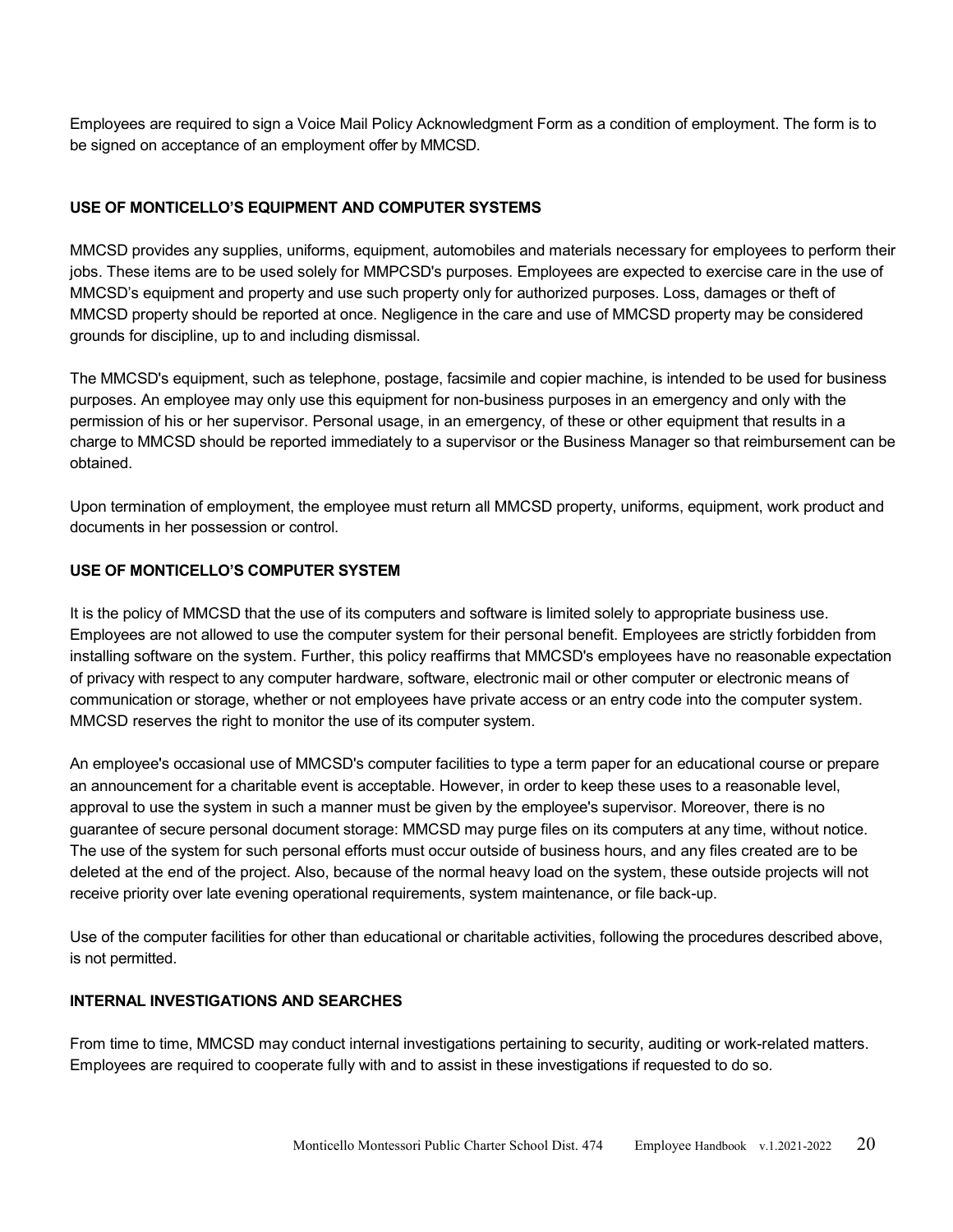Whenever necessary, at the school's discretion, work areas (i.e., desks, file cabinets, etc.) and personal belongings (i.e., brief cases, handbags, etc.) may be subject to a search without notice. Employees are required to cooperate.

MMCSD will generally try to obtain an employee's consent before conducting a search of work areas or personal belongings, but may not always be able to do so.

# **DISMISSALS**

Every classified employee has the status of "employee-at-will", meaning that no classified staff has a contractual right, express or implied, to remain in the school's employ. MMCSD may terminate classified employee's employment, or a classified employee may terminate her employment, without cause, and with or without notice, at any time for any reason. No supervisor or other representative of the school has the authority to enter into any agreement for classified employment for any specified period of time, or to make any agreement contrary to the above.

# **The following guidelines may be applied at the discretion of the school's management:**

# **IMMEDIATE DISMISSAL/ MISCONDUCT**

Any employee whose conduct, actions or performance violates or conflicts with the district's policies may be terminated immediately and without warning. The following are examples of grounds for immediate dismissal of an employee:

- 1. Breach of trust, dishonesty
- 2. Time card or sign-in book violations
- 3. Excessive absenteeism or lateness
- 4. Failure to call or directly contact your supervisor or designee prior to being late or absent from work
- 5. Leaving the work premises without authorization during work hours
- 6. Sleeping on duty
- 7. Willful violation of an established policy or rule
- 8. Gambling, conducting games of chance or possession of such devices on the premises or during work hours
- 9. Falsification of MMCSD records
- 10. Gross negligence
- 11. Insubordination
- 12. Violation of the Anti-Harassment and/or Equal Employment Opportunity Policies
- 13. Conviction of a felony
- 14. Undue and unauthorized absence from duty during regularly scheduled work hours
- 15. Deliberate non-performance of work
- 16. Larceny or unauthorized possession of or use of property belonging to any co-worker, visitor or customer of MMCSD
- 17. Possession of dangerous weapons on the premises
- 18. Unauthorized possession, use or copying of any records that are the property of the district
- 19. Unauthorized posting or removal of notices from bulletin boards or posting locations
- 20. Marring, defacing or other willful destruction of any supplies, equipment or property of the school
- 21. Fighting or serious breach of acceptable behavior
- 22. Violation of the district's Alcohol or Drug Policy
- 23. Theft
- 24. Violation of district Policies

This list is intended to be representative of the types of activities that may result in disciplinary action. It is not exhaustive,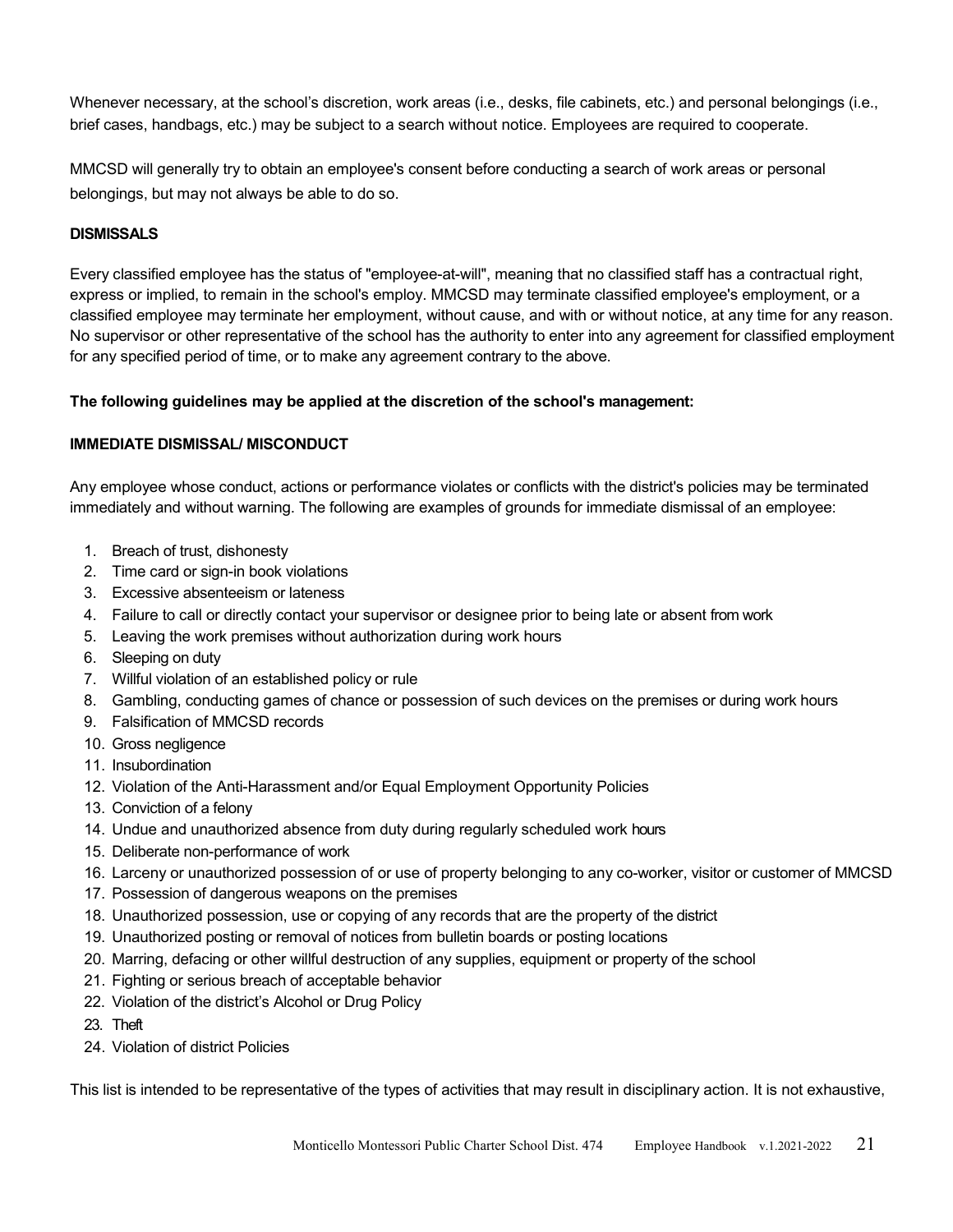and is not intended to be comprehensive and does not change the employment-at-will relationship between the employee and Monticello Montessori.

In the event of dismissal for misconduct, all benefits end at the end of the month. COBRA may not be available to anyone dismissed from the school for gross misconduct.

# **DISCIPLINE OTHER THAN IMMEDIATE TERMINATION**

All employees are expected to meet the school's standards of work performance. Work performance encompasses many factors, including attendance, punctuality, personal conduct, job proficiency and general compliance with Monticello's policies and procedures.

If an employee does not meet these standards, the school may, under appropriate circumstances, take corrective action, other than immediate dismissal.

The intent of corrective action is to formally document problems while providing the employee with a reasonable time within which to improve performance. The process is designed to encourage development by providing employees with guidance in areas that need improvement such as poor work performance, attendance problems, personal conduct, general compliance with this school's policies and procedures and/or other disciplinary problems.

#### **Written Warnings**

The supervisor should discuss the problem and present a written warning to the employee. This should clearly identify the problem and outline a course of corrective action within a specific time frame. The employee should clearly understand both the corrective action and the consequence (i.e., termination) if the problem is not corrected or reoccurs. The employee should acknowledge receipt of the warning with his or her signature and may submit a comment or rebuttal to be attached and included in the personnel file. A record of the discussion should also be placed in the employee file in the Human Resources Department.

Employees who have had formal written warnings are not eligible for salary increases, bonus awards, promotions or transfers during the warning period.

#### **Post-Resignation/Termination Procedures**

Return all the school property, including:

- ⋅ Monticello Montessori's Access Card
- ⋅ Picture Identification Card
- ⋅ Office and building keys
- ⋅ Any additional school-owned or issued property

# **Benefits**

Benefits (Life, Medical and Dental), if applicable, end on the last day of employment, [or, last day of the month in which the last day of employment falls]. An employee, unless dismissed for gross misconduct, has the option to convert to individual life insurance, and/or to continue any provided Medical/Dental Benefits in accordance with the Consolidated Omnibus Budget Reconciliation Act ("COBRA") regulations.

#### **Final Paycheck**

Employees leaving the MMCSD must return office keys, building keys, corporate credit cards, etc., before their final paycheck can be issued. This final paycheck will be mailed during the next normal pay period. If there are unpaid obligations to the district, the final paycheck will be payment of the balanced amount.